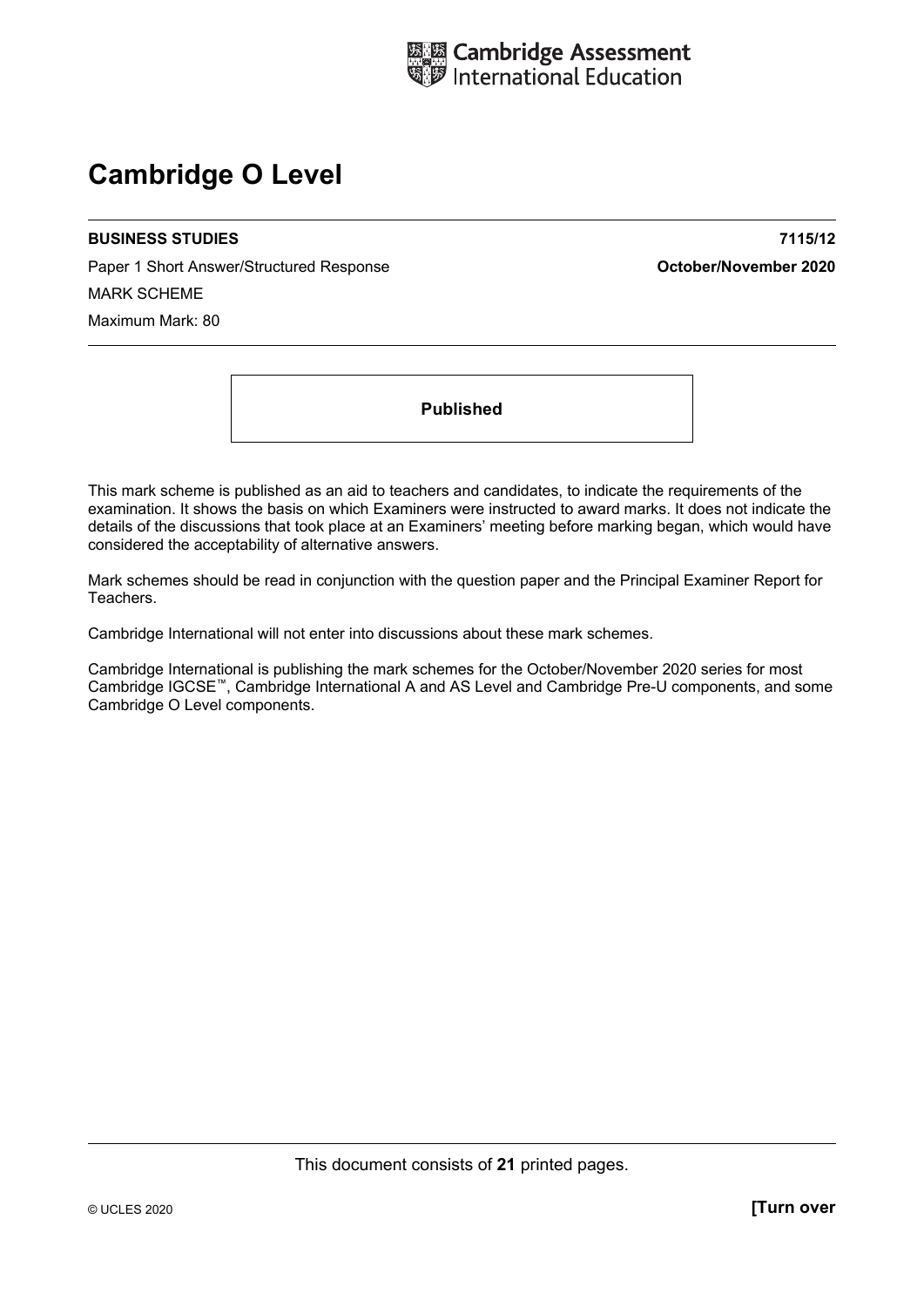# **Generic Marking Principles**

These general marking principles must be applied by all examiners when marking candidate answers. They should be applied alongside the specific content of the mark scheme or generic level descriptors for a question. Each question paper and mark scheme will also comply with these marking principles.

# GENERIC MARKING PRINCIPLE 1:

Marks must be awarded in line with:

- the specific content of the mark scheme or the generic level descriptors for the question
- the specific skills defined in the mark scheme or in the generic level descriptors for the question
- the standard of response required by a candidate as exemplified by the standardisation scripts.

GENERIC MARKING PRINCIPLE 2:

Marks awarded are always **whole marks** (not half marks, or other fractions).

# GENERIC MARKING PRINCIPLE 3:

Marks must be awarded **positively**:

- marks are awarded for correct/valid answers, as defined in the mark scheme. However, credit is given for valid answers which go beyond the scope of the syllabus and mark scheme, referring to your Team Leader as appropriate
- marks are awarded when candidates clearly demonstrate what they know and can do
- marks are not deducted for errors
- marks are not deducted for omissions
- answers should only be judged on the quality of spelling, punctuation and grammar when these features are specifically assessed by the question as indicated by the mark scheme. The meaning, however, should be unambiguous.

GENERIC MARKING PRINCIPLE  $4$ 

Rules must be applied consistently, e.g. in situations where candidates have not followed instructions or in the application of generic level descriptors.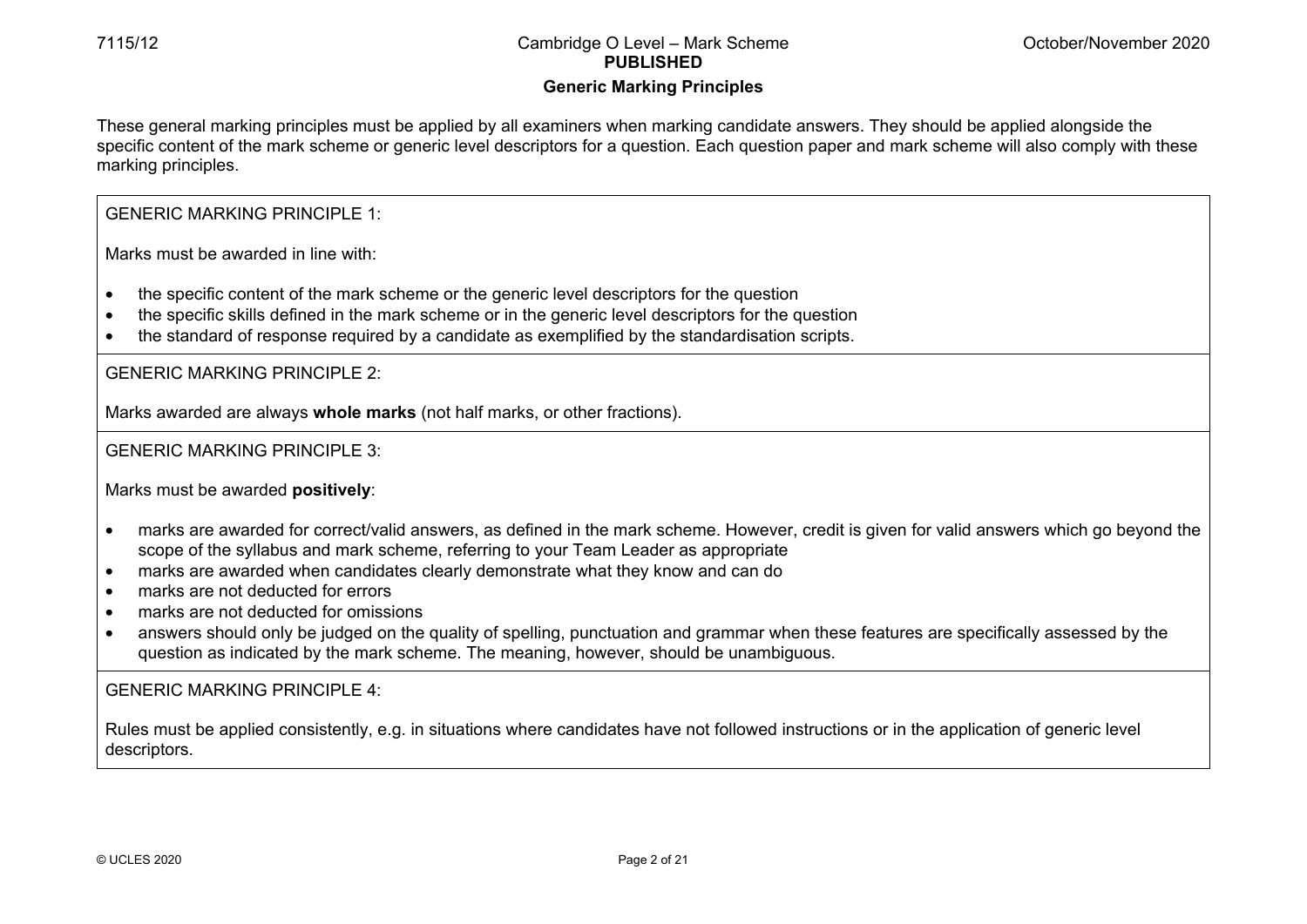# GENERIC MARKING PRINCIPLE 5:

Marks should be awarded using the full range of marks defined in the mark scheme for the question (however; the use of the full mark range may be limited according to the quality of the candidate responses seen).

# GENERIC MARKING PRINCIPLE 6:

Marks awarded are based solely on the requirements as defined in the mark scheme. Marks should not be awarded with grade thresholds or grade descriptors in mind.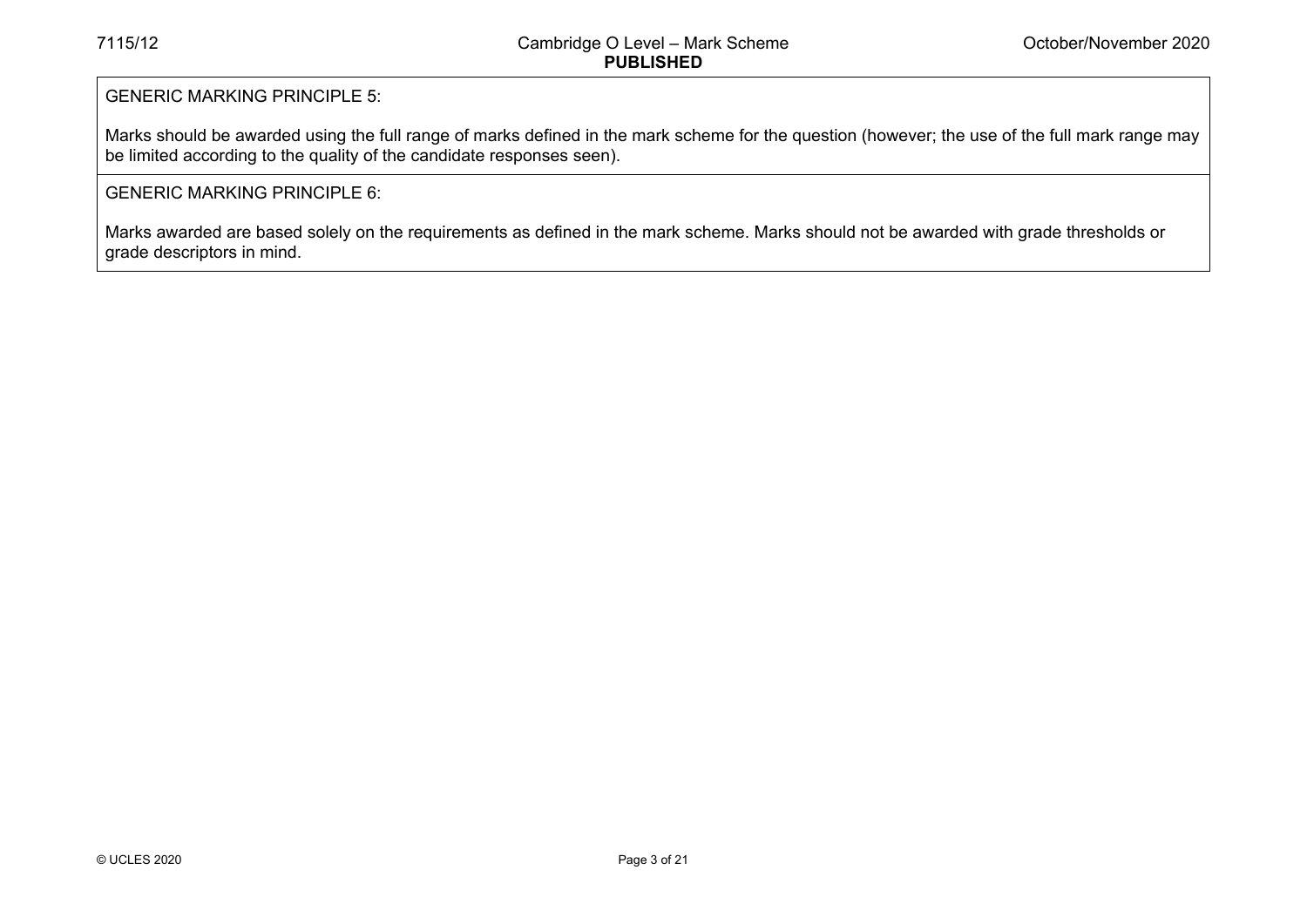| Question | <b>Answer</b>                                                                                                                                                                                                                                                                                                                                                                                                                                                                                                                                                      | <b>Marks</b> | <b>Notes</b>                                                                                                                                                |
|----------|--------------------------------------------------------------------------------------------------------------------------------------------------------------------------------------------------------------------------------------------------------------------------------------------------------------------------------------------------------------------------------------------------------------------------------------------------------------------------------------------------------------------------------------------------------------------|--------------|-------------------------------------------------------------------------------------------------------------------------------------------------------------|
| 1(a)     | Identify two features of an economic boom.<br>Award 1 mark per feature.<br>Points might include:<br>Rapid/fast increase in GDP/highest GDP<br>Increase in prices/high prices/inflation<br>$\bullet$                                                                                                                                                                                                                                                                                                                                                                | $\mathbf{2}$ | Only award the first two responses given.<br>Do not award 'high GDP' as this is<br>associated with economic growth.                                         |
|          | High levels of demand<br>$\bullet$<br>(Very) low unemployment/shortage of skilled workers<br>$\bullet$<br>Increase in wages/high income/standard of living at highest<br>$\bullet$<br>Increase in/high business profits/profit at its highest<br>$\bullet$<br>Increase in/rising business costs<br>$\bullet$<br>Significant/high levels of business investment<br>$\bullet$<br>High capacity utilisation/increase in business output<br>$\bullet$<br>Increase in number of business start-ups<br>$\bullet$<br>Other appropriate responses should also be credited. |              |                                                                                                                                                             |
| 1(b)     | Identify two stages of the recruitment process.<br>Award 1 mark per stage.<br>Two from:<br>Job analysis/identify a vacancy<br>$\bullet$<br>Job description<br>$\bullet$<br>Person/job specification<br>$\bullet$<br>Advertising (the vacancy)<br>$\bullet$<br>Application forms sent out/ received<br>$\bullet$<br>Shortlisting/screening<br>$\bullet$<br>Interview/ testing<br>$\bullet$<br>Selection/job offer                                                                                                                                                   | $\mathbf{2}$ | Only award the first two responses given.<br>Note: Answer must be from the business<br>viewpoint not the applicant e.g. CV or letter<br>of application [tv] |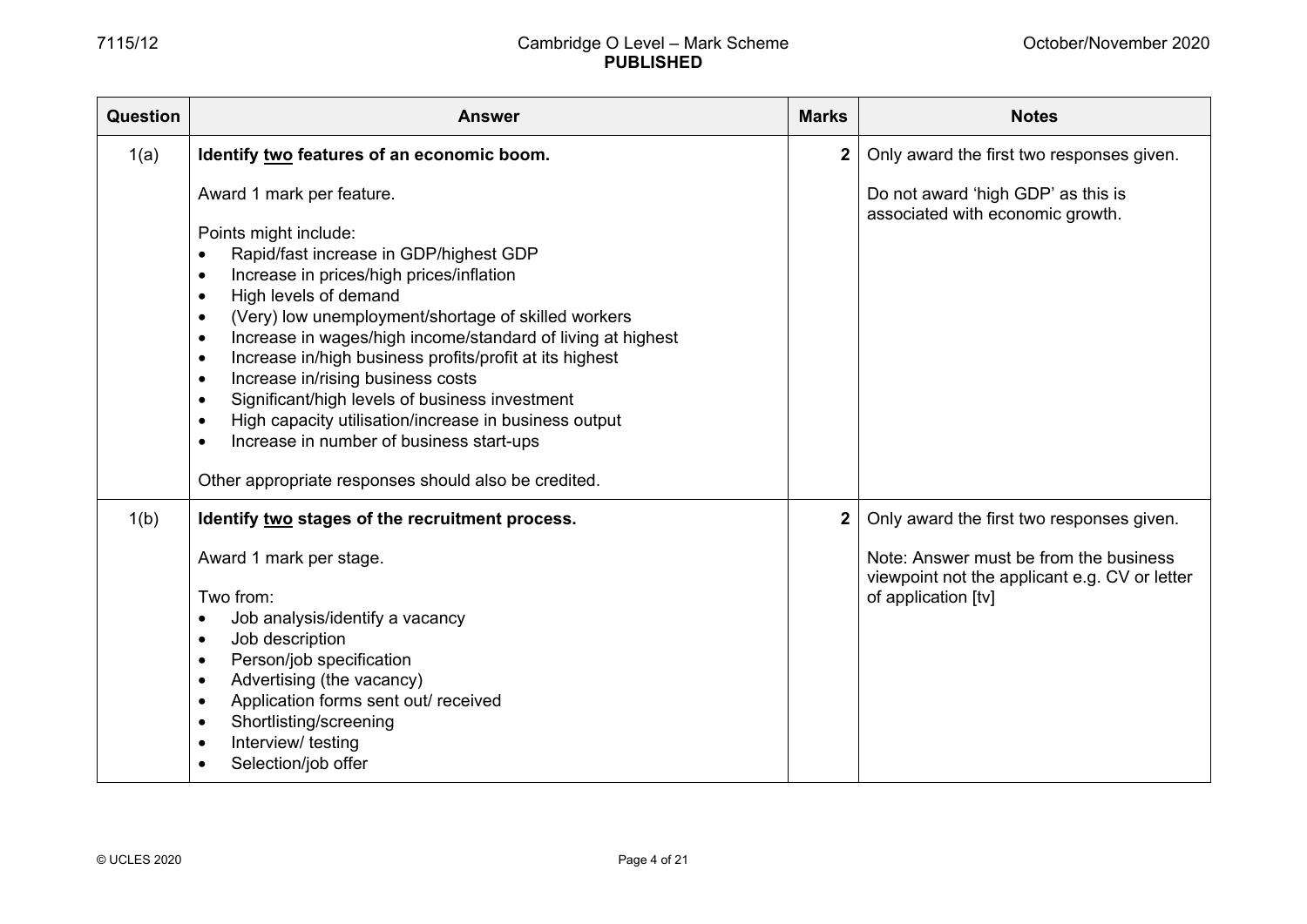| Question | <b>Answer</b>                                                                                                                                                                                                                                                                                                                                                                                                                                                                                                                                | <b>Marks</b> | <b>Notes</b>                                                                                                                                                                                                                                                                                                                                                                                                                                                                                    |
|----------|----------------------------------------------------------------------------------------------------------------------------------------------------------------------------------------------------------------------------------------------------------------------------------------------------------------------------------------------------------------------------------------------------------------------------------------------------------------------------------------------------------------------------------------------|--------------|-------------------------------------------------------------------------------------------------------------------------------------------------------------------------------------------------------------------------------------------------------------------------------------------------------------------------------------------------------------------------------------------------------------------------------------------------------------------------------------------------|
| 1(c)     | Outline two possible advantages to Kolo of recruiting a manager.<br>Award 1 mark for each relevant advantage.<br>Award 1 mark for each relevant reference to this business.<br>Points might include:<br>Reduce Kolo's workload/can delegate tasks/share responsibility [k] as<br>would need to manage two businesses [app]<br>Can provide new ideas / experience / skills [k] about hairstyles [app]<br>$\bullet$<br>Can motivate / inspire others [k] such as the 4 employees [app]<br>Other appropriate responses should also be credited. | 4            | Note: To use words from the stem as<br>application, the reference must be<br>appropriate (i.e. make sense) in relation to<br>the point being made.<br>The following words are likely to be<br>appropriate for this question:<br>Hairdressing or examples such as<br>hairstyles, shampoo<br>(2) salons / second /new business<br>4 (employees)<br>City (centre)<br>Make a profit in each of the last 3 years<br>Economic boom<br>Other appropriate examples in context can<br>still be credited. |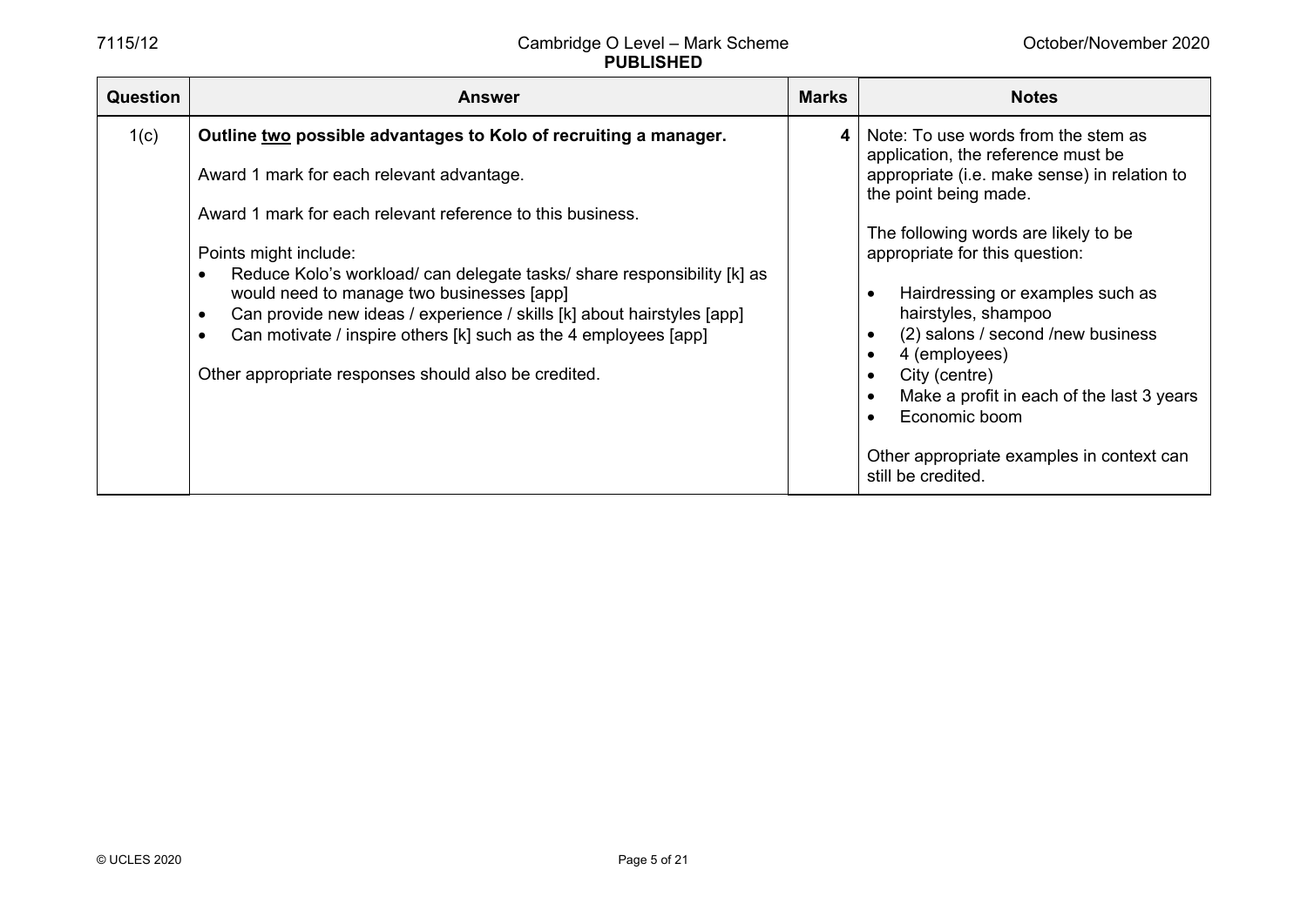| <b>Question</b> | <b>Answer</b>                                                                                                                                                                                                                                                                                                                                                                                                                                                                                                                                                                                                                                                                                                                                                                                                                                                                                                                                                                                                                                                                                                                                                                                                                                                                                                                                                                                                                                                                | <b>Marks</b> | <b>Notes</b>                                                                                                                                                                                                                                                                                                                                                                                                                                                                                                                                                                                                                              |
|-----------------|------------------------------------------------------------------------------------------------------------------------------------------------------------------------------------------------------------------------------------------------------------------------------------------------------------------------------------------------------------------------------------------------------------------------------------------------------------------------------------------------------------------------------------------------------------------------------------------------------------------------------------------------------------------------------------------------------------------------------------------------------------------------------------------------------------------------------------------------------------------------------------------------------------------------------------------------------------------------------------------------------------------------------------------------------------------------------------------------------------------------------------------------------------------------------------------------------------------------------------------------------------------------------------------------------------------------------------------------------------------------------------------------------------------------------------------------------------------------------|--------------|-------------------------------------------------------------------------------------------------------------------------------------------------------------------------------------------------------------------------------------------------------------------------------------------------------------------------------------------------------------------------------------------------------------------------------------------------------------------------------------------------------------------------------------------------------------------------------------------------------------------------------------------|
| 1(d)            | Explain two reasons why choosing the right location for the new salon<br>is important for Kolo.<br>Award 1 mark for identification of each relevant reason (max 2).<br>Award 1 mark for each relevant reference made to this business (max 2).<br>Award 1 mark for each relevant explanation (max 2).<br>Points might include:<br>Help attract customers/number of potential customers/close to<br>customers/level of income/target market [k] who want their haircut [app]<br>increasing revenue/allowing it to break-even [an]<br>Proximity to competition/may be loyal to another business [k] so may<br>$\bullet$<br>have to lower prices [an]<br>Have good access/easy to find/space for parking [k] leading to more<br>$\bullet$<br>sales [an]<br>Rent [k] as likely to be expensive in the city centre [app] will increase his<br>$\bullet$<br>fixed/total costs [an]<br>Distance to other salon [k] as if far away, will increase transport cost [an]<br>$\bullet$<br>Help attract employees/close to employees [k] as it is economic boom<br>[app] it might be difficult to find (suitably) skilled people [an]<br>Provide safe/low crime environment/security [k] as otherwise customers<br>$\bullet$<br>may not wish to visit [an]<br>Location has to match its brand image [k]<br>$\bullet$<br>Meet legal controls/government influence [k] otherwise could create a<br>$\bullet$<br>bad reputation [an]<br>Other appropriate responses should also be credited. | 6            | Note: To use words from the stem as<br>application, the reference must be<br>appropriate (i.e. make sense) in relation to<br>the point being made.<br>The following words are likely to be<br>appropriate for this question:<br>Hairdressing or examples such as<br>hairstyles, shampoo<br>City (centre)<br>4 (employees)<br>2 businesses / second business<br>Make a profit in each of the last 3 years<br>Economic boom<br>Other appropriate examples in context can<br>still be credited.<br>Do not award 'salon' as application as<br>stated in question.<br>Some points can be awarded as either [k] or<br>[an] but only allow once. |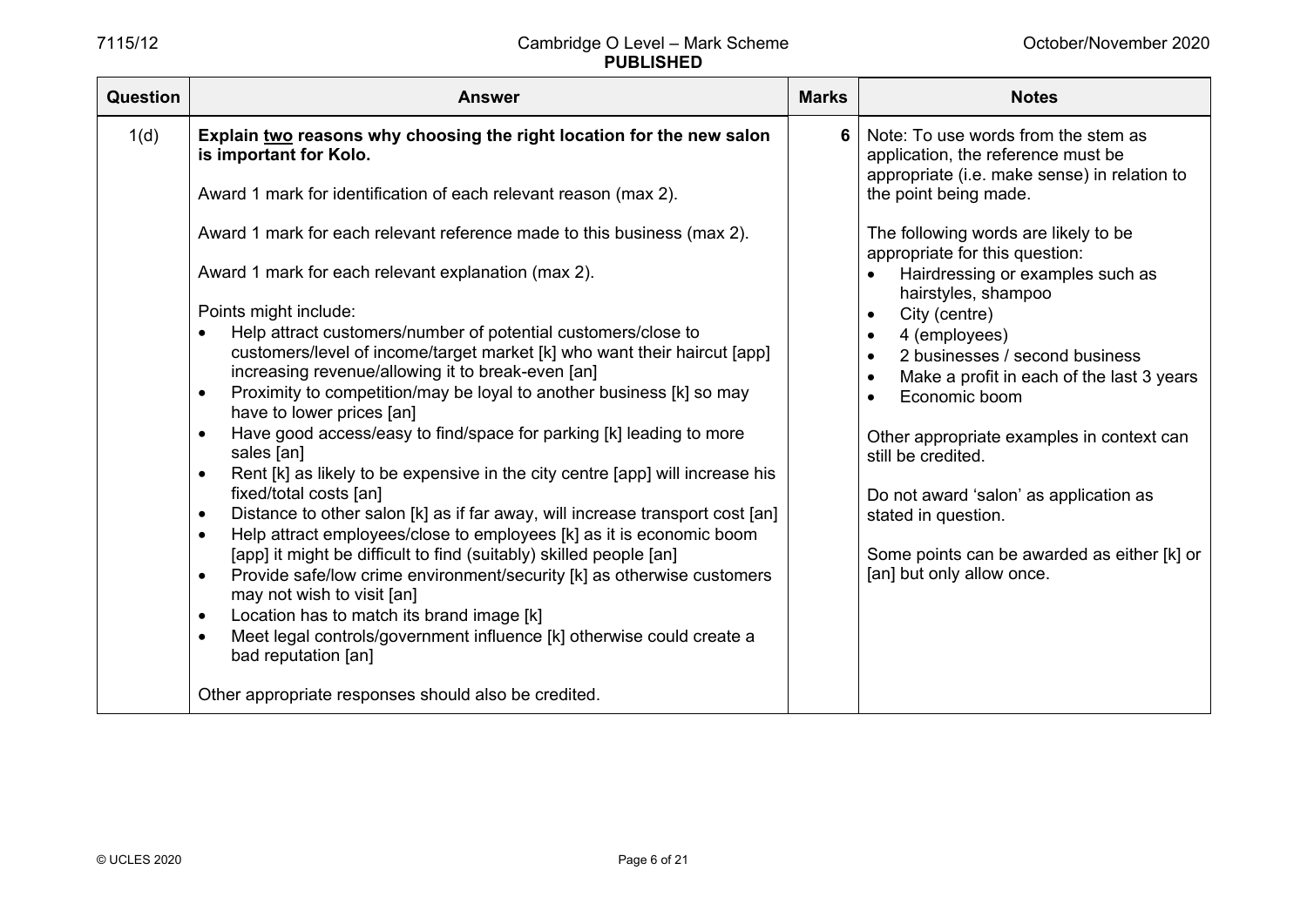| <b>Question</b> | <b>Answer</b>                                                                                                                                                                  | <b>Marks</b> | <b>Notes</b>                                                                                             |
|-----------------|--------------------------------------------------------------------------------------------------------------------------------------------------------------------------------|--------------|----------------------------------------------------------------------------------------------------------|
| 1(e)            | Do you think experience is the most important factor for a business to<br>consider when recruiting a new manager? Justify your answer.                                         | 6            | This is a general question so there are no<br>marks for application.                                     |
|                 | Award up to 2 marks for identification of relevant issues.                                                                                                                     |              | Some points could be awarded for different<br>options, but do not award the same point                   |
|                 | Award up to 2 marks for relevant development of points.                                                                                                                        |              | twice.                                                                                                   |
|                 | Award 2 marks for justified decision as to whether experience is the most<br>important factor for a business to consider when recruiting a new manager.                        |              | For evaluation to be awarded justification<br>will usually follow on from relevant analysis<br>of points |
|                 | Points might include:                                                                                                                                                          |              |                                                                                                          |
|                 | Experience                                                                                                                                                                     |              |                                                                                                          |
|                 | Experienced person may expect higher wages [k] increasing labour<br>$\bullet$<br>costs [an]                                                                                    |              |                                                                                                          |
|                 | Experienced person is likely to make fewer mistakes [k] so business<br>$\bullet$<br>may be able to provide better service/more efficient [an] increasing<br>brand loyalty [an] |              |                                                                                                          |
|                 | Business know they have shown they have ability to do the job [k] lower<br>$\bullet$<br>cost/time of training [an]                                                             |              |                                                                                                          |
|                 | May not be willing to listen to ideas of owner/other employees [k] which<br>$\bullet$<br>could demotivate other employees [an]                                                 |              |                                                                                                          |
|                 | Other factors could include:                                                                                                                                                   |              |                                                                                                          |
|                 | Personality/leadership style [k] as a manager must be able to lead/ work<br>$\bullet$<br>with subordinates [an]                                                                |              |                                                                                                          |
|                 | Qualifications/skills [k] show that the person has the technical ability to<br>$\bullet$<br>do the job [an]                                                                    |              |                                                                                                          |
|                 | Requirements of the job [k] because if it's a new role, there might not be<br>$\bullet$<br>anyone with the necessary experience to do it anyway [an]                           |              |                                                                                                          |
|                 | Other appropriate responses should also be credited.                                                                                                                           |              |                                                                                                          |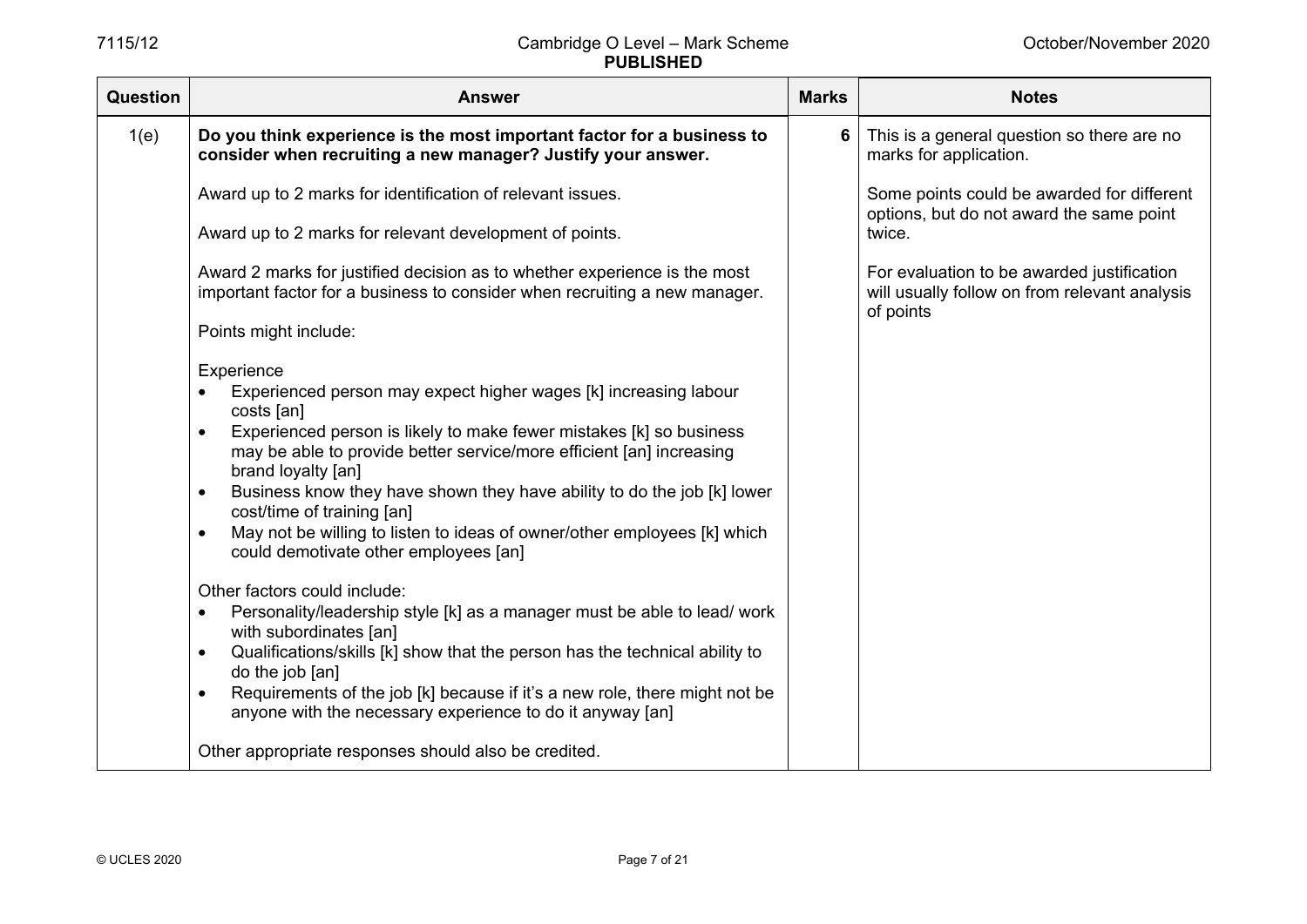| <b>Question</b> | Answer                                                                                                                                                                                                                                                                                                                                                                                                                                                                               | <b>Marks</b> | <b>Notes</b> |
|-----------------|--------------------------------------------------------------------------------------------------------------------------------------------------------------------------------------------------------------------------------------------------------------------------------------------------------------------------------------------------------------------------------------------------------------------------------------------------------------------------------------|--------------|--------------|
| 1(e)            | Justification might include:                                                                                                                                                                                                                                                                                                                                                                                                                                                         |              |              |
|                 | Experienced managers are likely to make fewer mistakes [k] reducing<br>amount of waste [an]. Qualifications [k] are also necessary as it shows they<br>have the relevant technical ability [an]. However, experience is likely to be<br>the most important factor as it clearly shows the person has shown ability to<br>do the job whereas qualifications only indicate they have the knowledge to<br>do so and therefore may add value to the business more quickly. [eval] [eval] |              |              |

| <b>Question</b> | <b>Answer</b>                                                                                                                                               | <b>Marks</b>   | <b>Notes</b>                                                                         |
|-----------------|-------------------------------------------------------------------------------------------------------------------------------------------------------------|----------------|--------------------------------------------------------------------------------------|
| 2(a)            | Define 'pressure group'.                                                                                                                                    | $\overline{2}$ | For 2 marks must have the idea of a group<br>with a common interest and influence on |
|                 | Award 2 marks for a full definition. Award 1 mark for a partial definition.                                                                                 |                | business or government                                                               |
|                 | Group formed by people with a common interest who take action to change/<br>influence business decisions or government policies. [2]                        |                |                                                                                      |
|                 | Organisations of like-minded people who put pressure on businesses and<br>the government to change their policies to reach a predetermined objective<br>[2] |                |                                                                                      |
|                 | Partial definition e.g. group formed by people with a common interest [1]                                                                                   |                |                                                                                      |
|                 | Do something to change business decisions/government policies [1]                                                                                           |                |                                                                                      |
|                 | Other appropriate responses should also be credited.                                                                                                        |                |                                                                                      |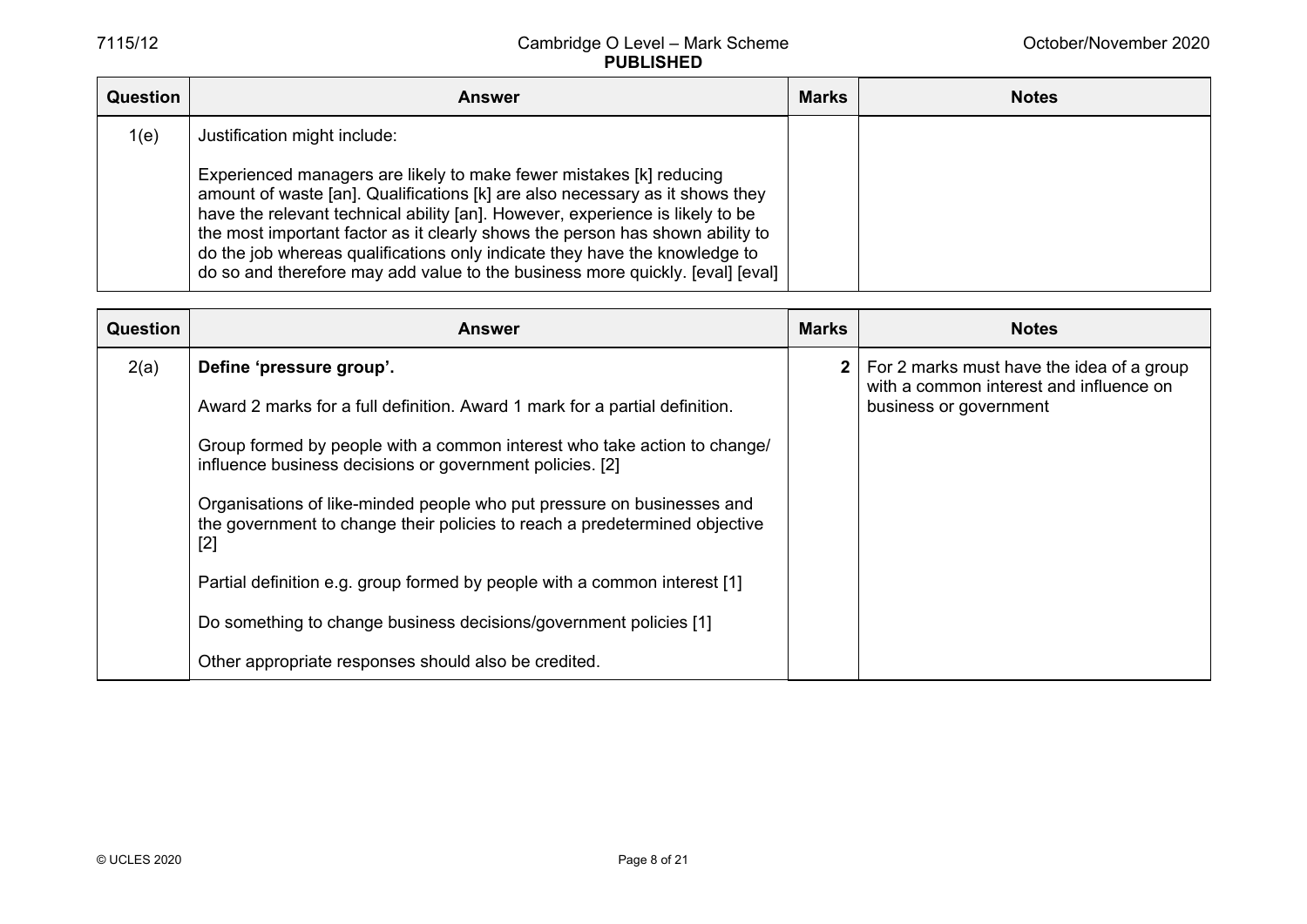| <b>Question</b> | <b>Answer</b>                                                                                          | <b>Marks</b>   | <b>Notes</b> |
|-----------------|--------------------------------------------------------------------------------------------------------|----------------|--------------|
| 2(b)            | Define 'brand image'.                                                                                  | $\overline{2}$ |              |
|                 | Award 2 marks for a full definition. Award 1 mark for a partial definition.                            |                |              |
|                 | Identity/logo/unique name of a product that distinguishes it from other brands<br>[2]                  |                |              |
|                 | The general impression/perception/reputation of a product held by<br>consumers [2]                     |                |              |
|                 | Partial definition e.g. identity given to a product (which gives it a personality<br>of its own) $[1]$ |                |              |
|                 | Something that distinguishes a product from its competitors [1]                                        |                |              |
|                 | How the product is seen/perceived by others [1]                                                        |                |              |
|                 | Other appropriate responses should also be credited.                                                   |                |              |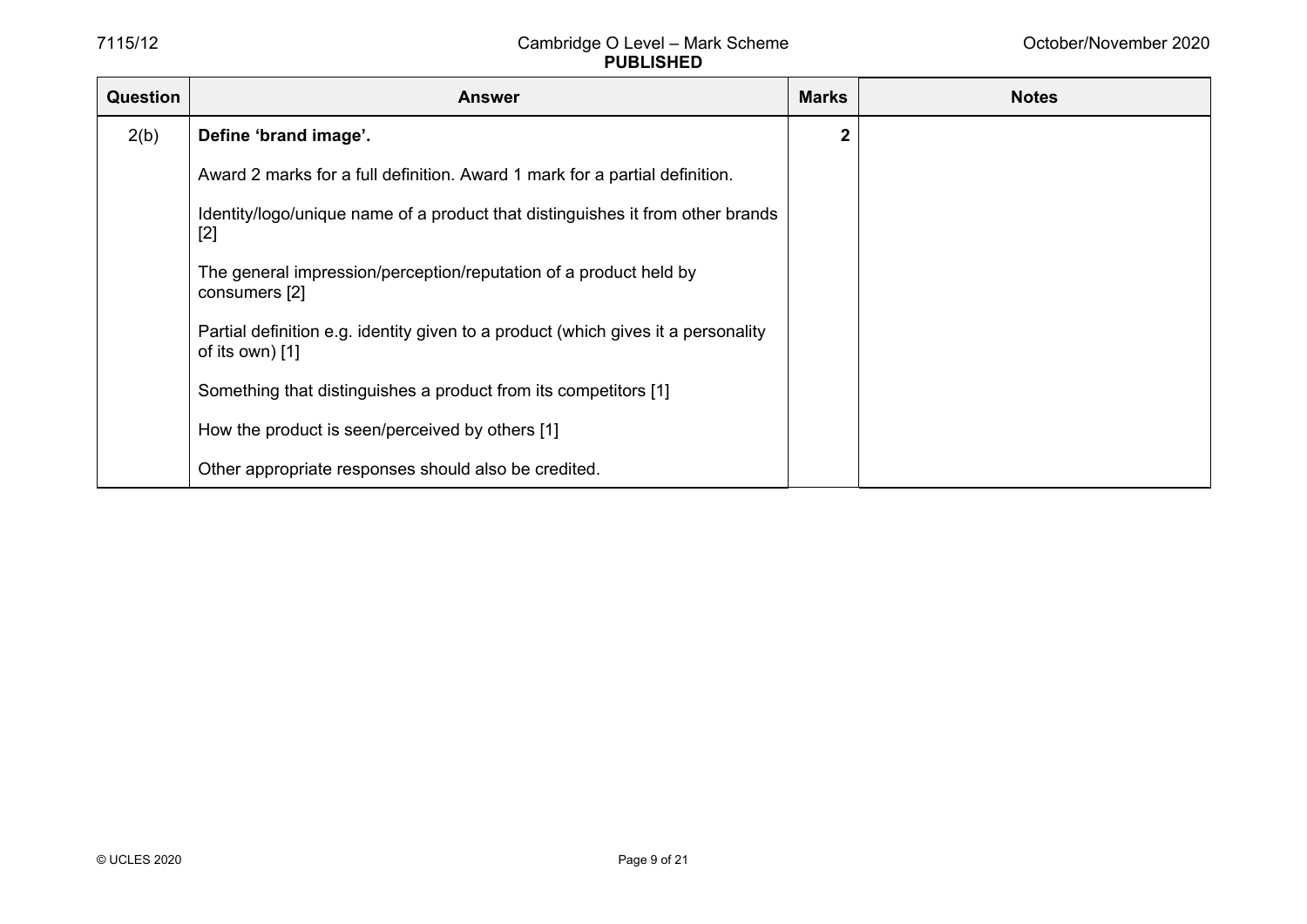| <b>Question</b> | <b>Answer</b>                                                                                                                                                                                                                                                                                                                                                                                                                                                                                                                                                                                                                                                                                        | <b>Marks</b> | <b>Notes</b>                                                                                                                                                                                                                                                                                                                                                                                                                               |
|-----------------|------------------------------------------------------------------------------------------------------------------------------------------------------------------------------------------------------------------------------------------------------------------------------------------------------------------------------------------------------------------------------------------------------------------------------------------------------------------------------------------------------------------------------------------------------------------------------------------------------------------------------------------------------------------------------------------------------|--------------|--------------------------------------------------------------------------------------------------------------------------------------------------------------------------------------------------------------------------------------------------------------------------------------------------------------------------------------------------------------------------------------------------------------------------------------------|
| 2(c)            | Outline two advantages to DSY of being a private limited company.<br>Award 1 mark for each relevant advantage.<br>Award 1 mark for each relevant reference to this business.<br>Points might include:<br>Advantage:<br>Access to more capital (than unlimited company)/can raise capital by<br>selling shares [k] to start making cars [app]<br>Control over who buys shares/less risk of takeover (than public limited<br>company) [k] which may be important as there is a lot of competition<br>[app]<br>Continuity of existence [k]<br>Separate legal identity [k]<br>(Its shareholders benefit from) limited liability/incorporated [k]<br>Other appropriate responses should also be credited. | 4            | Note: To use words from the stem as<br>application, the reference must be<br>appropriate (i.e. make sense) in relation to<br>the point being made.<br>The following words are likely to be<br>appropriate for this question:<br>(electric) cars<br>Lot of competition<br>\$2bn<br>Market is growing rapidly<br>Different market<br>Washing machines/ cleaning equipment<br>Other appropriate examples in context can<br>still be credited. |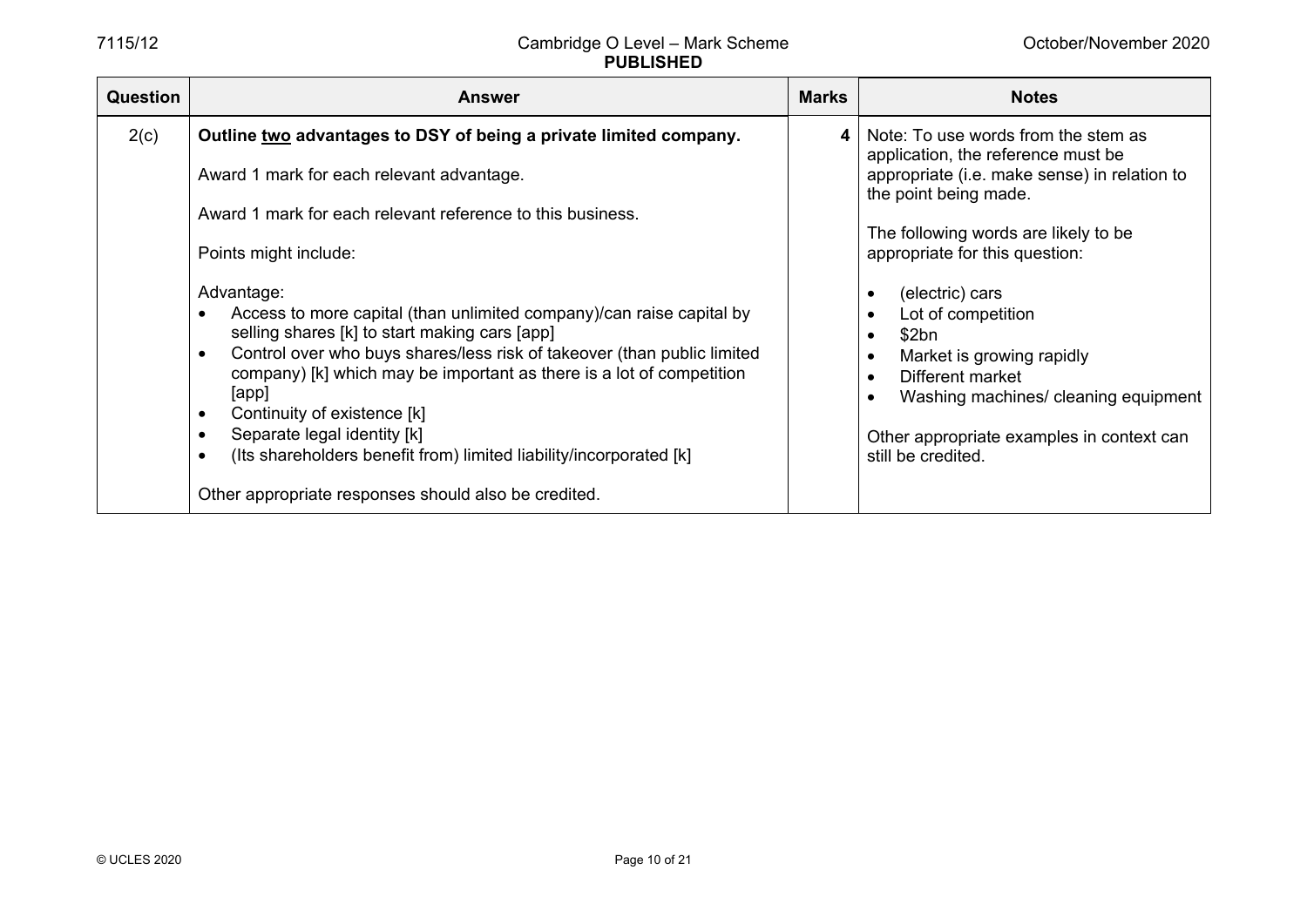| Question | <b>Answer</b>                                                                                                                                                                                                                                                                                                                                                                                                                                                                                                                                                                                                                                                                                                                                                                                                                                                                                                                                                                                                                                                                                                                                                                                                                                                            | <b>Marks</b> | <b>Notes</b>                                                                                                                                                                                                                                                                                                                                                                                                                                                                                               |
|----------|--------------------------------------------------------------------------------------------------------------------------------------------------------------------------------------------------------------------------------------------------------------------------------------------------------------------------------------------------------------------------------------------------------------------------------------------------------------------------------------------------------------------------------------------------------------------------------------------------------------------------------------------------------------------------------------------------------------------------------------------------------------------------------------------------------------------------------------------------------------------------------------------------------------------------------------------------------------------------------------------------------------------------------------------------------------------------------------------------------------------------------------------------------------------------------------------------------------------------------------------------------------------------|--------------|------------------------------------------------------------------------------------------------------------------------------------------------------------------------------------------------------------------------------------------------------------------------------------------------------------------------------------------------------------------------------------------------------------------------------------------------------------------------------------------------------------|
| 2(d)     | Explain two factors DSY should consider when deciding on a suitable<br>method of production for the new product.<br>Award 1 mark for identification of each relevant factor (max 2).<br>Award 1 mark for each relevant reference made to this business (max 2).<br>Award 1 mark for each relevant explanation (max 2).<br>Points might include:<br>Access to/amount of capital available/cost of machinery [k] as may not<br>be able to afford to set up flow production [an] when already planning to<br>spend \$2bn [app]<br>Level of demand/size of market/volume needed [k] as there is a lot of<br>competition [app] may not be able to sell/need to produce a large<br>number [an]<br>Nature/type of product [k] as cars [app] are more likely to be mass<br>produced to be more cost-efficient/if luxury then job production might be<br>suitable [an]<br>Access to/amount of suitable space (inside the factory) [k]<br>Access to (suitable/skilled) employees [k]<br>Possible environmental damage/impact/pollution [k] which leads to<br>protests by pressure groups [app] which could damage its reputation/<br>potential sales [an]<br>How efficient is the method of production/amount of waste [k]<br>Other appropriate responses should also be credited. | 6            | Note: To use words from the stem as<br>application, the reference must be<br>appropriate (i.e. make sense) in relation to<br>the point being made.<br>The following words are likely to be<br>appropriate for this question:<br>(electric) cars<br>Washing machines/ cleaning equipment<br>$\bullet$<br>Lot of competition<br>$\bullet$<br>\$2bn<br>$\bullet$<br>Market is growing rapidly<br>$\bullet$<br>Pressure groups<br>$\bullet$<br>Other appropriate examples in context can<br>still be credited. |
|          |                                                                                                                                                                                                                                                                                                                                                                                                                                                                                                                                                                                                                                                                                                                                                                                                                                                                                                                                                                                                                                                                                                                                                                                                                                                                          |              |                                                                                                                                                                                                                                                                                                                                                                                                                                                                                                            |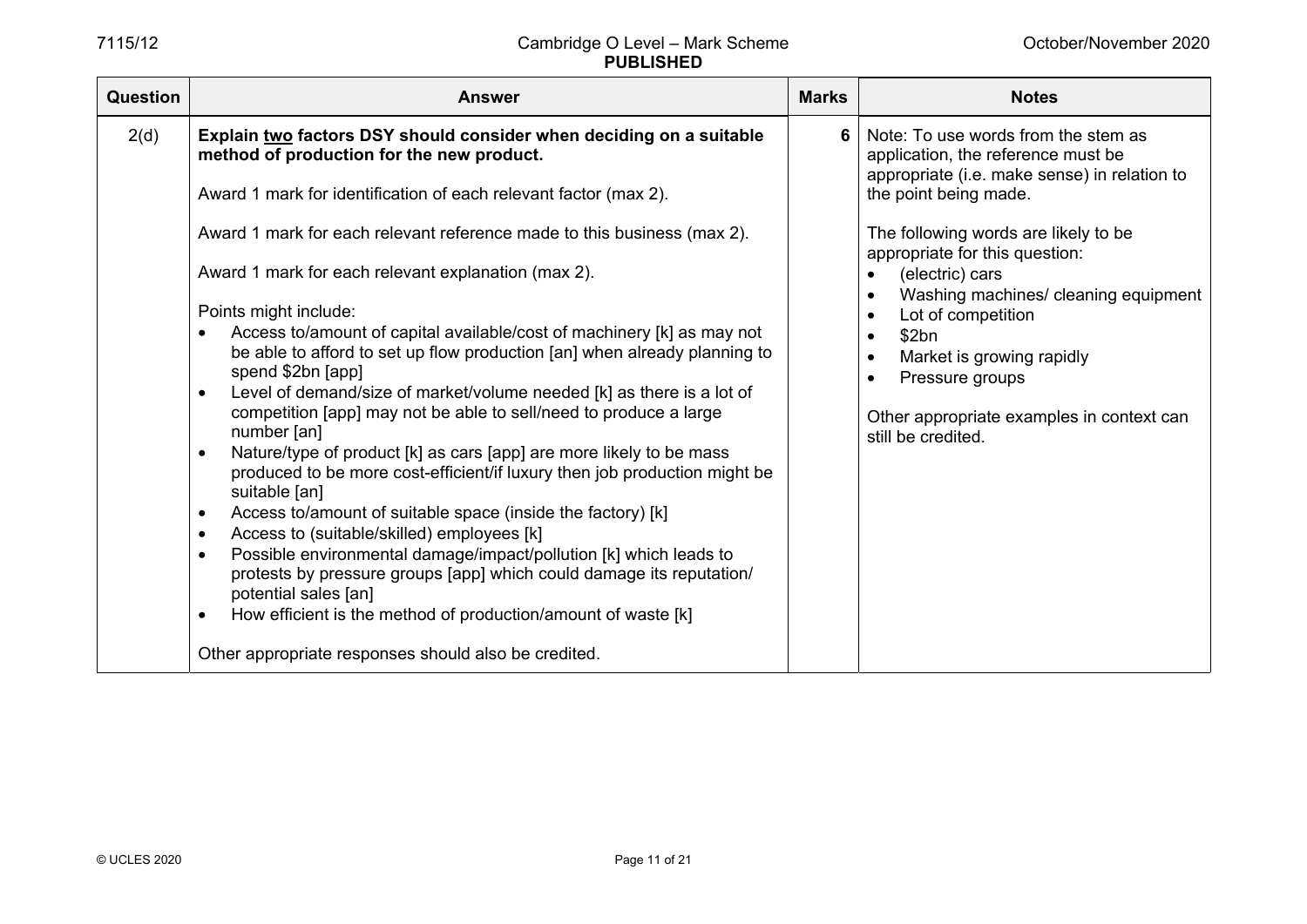| This is a general question so there are no<br>2(e)<br>Do you think entering a growing market where there is a lot of<br>6<br>competition is the best way for a business to expand? Justify your<br>marks for application.<br>answer.<br>Award up to 2 marks for identification of relevant issues.<br>[an] but only allow once.<br>Award up to 2 marks for relevant development of points.<br>For evaluation to be awarded justification<br>will usually follow on from relevant analysis<br>Award 2 marks for justified decision as to whether entering a market where<br>of points.<br>there is a lot of competition is the best way for a business to expand.<br>Points might include:<br>Shows high potential demand/many potential customers [k] could lead to<br>an increase in revenue [an]<br>Have to do something different to make your product 'stand out'/<br>customers may be brand loyal to other businesses/ more choice [k]<br>leading to higher/lower sales [an] leading to higher/lower revenue [an]<br>Allow the business to spread risk [k]<br>$\bullet$<br>Difficult to charge high prices/may have to set lower prices (than<br>$\bullet$<br>competitors) [k] lowering the profit margin/so difficult to break-even [an]<br>(Additional) costs of promotion/market research [k] leading to higher<br>expenses [an]<br>Makes the business be more efficient [k] to reduce average costs [an]<br>Other options might include:<br>Develop new products [k]<br>$\bullet$<br>Expand in existing market [k]<br>Find new market with low/no competition [k] provides chance for<br>monopoly (as no competition) [an]<br>Take over a competitor [k] so gain their market share [an]<br>$\bullet$<br>Other appropriate responses should also be credited. | Question | <b>Answer</b> | <b>Marks</b> | <b>Notes</b>                                |
|------------------------------------------------------------------------------------------------------------------------------------------------------------------------------------------------------------------------------------------------------------------------------------------------------------------------------------------------------------------------------------------------------------------------------------------------------------------------------------------------------------------------------------------------------------------------------------------------------------------------------------------------------------------------------------------------------------------------------------------------------------------------------------------------------------------------------------------------------------------------------------------------------------------------------------------------------------------------------------------------------------------------------------------------------------------------------------------------------------------------------------------------------------------------------------------------------------------------------------------------------------------------------------------------------------------------------------------------------------------------------------------------------------------------------------------------------------------------------------------------------------------------------------------------------------------------------------------------------------------------------------------------------------------------------------------------------------------------------------------------------------------------|----------|---------------|--------------|---------------------------------------------|
|                                                                                                                                                                                                                                                                                                                                                                                                                                                                                                                                                                                                                                                                                                                                                                                                                                                                                                                                                                                                                                                                                                                                                                                                                                                                                                                                                                                                                                                                                                                                                                                                                                                                                                                                                                        |          |               |              |                                             |
|                                                                                                                                                                                                                                                                                                                                                                                                                                                                                                                                                                                                                                                                                                                                                                                                                                                                                                                                                                                                                                                                                                                                                                                                                                                                                                                                                                                                                                                                                                                                                                                                                                                                                                                                                                        |          |               |              | Some points can be awarded as either [k] or |
|                                                                                                                                                                                                                                                                                                                                                                                                                                                                                                                                                                                                                                                                                                                                                                                                                                                                                                                                                                                                                                                                                                                                                                                                                                                                                                                                                                                                                                                                                                                                                                                                                                                                                                                                                                        |          |               |              |                                             |
|                                                                                                                                                                                                                                                                                                                                                                                                                                                                                                                                                                                                                                                                                                                                                                                                                                                                                                                                                                                                                                                                                                                                                                                                                                                                                                                                                                                                                                                                                                                                                                                                                                                                                                                                                                        |          |               |              |                                             |
|                                                                                                                                                                                                                                                                                                                                                                                                                                                                                                                                                                                                                                                                                                                                                                                                                                                                                                                                                                                                                                                                                                                                                                                                                                                                                                                                                                                                                                                                                                                                                                                                                                                                                                                                                                        |          |               |              |                                             |
|                                                                                                                                                                                                                                                                                                                                                                                                                                                                                                                                                                                                                                                                                                                                                                                                                                                                                                                                                                                                                                                                                                                                                                                                                                                                                                                                                                                                                                                                                                                                                                                                                                                                                                                                                                        |          |               |              |                                             |
|                                                                                                                                                                                                                                                                                                                                                                                                                                                                                                                                                                                                                                                                                                                                                                                                                                                                                                                                                                                                                                                                                                                                                                                                                                                                                                                                                                                                                                                                                                                                                                                                                                                                                                                                                                        |          |               |              |                                             |
|                                                                                                                                                                                                                                                                                                                                                                                                                                                                                                                                                                                                                                                                                                                                                                                                                                                                                                                                                                                                                                                                                                                                                                                                                                                                                                                                                                                                                                                                                                                                                                                                                                                                                                                                                                        |          |               |              |                                             |
|                                                                                                                                                                                                                                                                                                                                                                                                                                                                                                                                                                                                                                                                                                                                                                                                                                                                                                                                                                                                                                                                                                                                                                                                                                                                                                                                                                                                                                                                                                                                                                                                                                                                                                                                                                        |          |               |              |                                             |
|                                                                                                                                                                                                                                                                                                                                                                                                                                                                                                                                                                                                                                                                                                                                                                                                                                                                                                                                                                                                                                                                                                                                                                                                                                                                                                                                                                                                                                                                                                                                                                                                                                                                                                                                                                        |          |               |              |                                             |
|                                                                                                                                                                                                                                                                                                                                                                                                                                                                                                                                                                                                                                                                                                                                                                                                                                                                                                                                                                                                                                                                                                                                                                                                                                                                                                                                                                                                                                                                                                                                                                                                                                                                                                                                                                        |          |               |              |                                             |
|                                                                                                                                                                                                                                                                                                                                                                                                                                                                                                                                                                                                                                                                                                                                                                                                                                                                                                                                                                                                                                                                                                                                                                                                                                                                                                                                                                                                                                                                                                                                                                                                                                                                                                                                                                        |          |               |              |                                             |
|                                                                                                                                                                                                                                                                                                                                                                                                                                                                                                                                                                                                                                                                                                                                                                                                                                                                                                                                                                                                                                                                                                                                                                                                                                                                                                                                                                                                                                                                                                                                                                                                                                                                                                                                                                        |          |               |              |                                             |
|                                                                                                                                                                                                                                                                                                                                                                                                                                                                                                                                                                                                                                                                                                                                                                                                                                                                                                                                                                                                                                                                                                                                                                                                                                                                                                                                                                                                                                                                                                                                                                                                                                                                                                                                                                        |          |               |              |                                             |
|                                                                                                                                                                                                                                                                                                                                                                                                                                                                                                                                                                                                                                                                                                                                                                                                                                                                                                                                                                                                                                                                                                                                                                                                                                                                                                                                                                                                                                                                                                                                                                                                                                                                                                                                                                        |          |               |              |                                             |
|                                                                                                                                                                                                                                                                                                                                                                                                                                                                                                                                                                                                                                                                                                                                                                                                                                                                                                                                                                                                                                                                                                                                                                                                                                                                                                                                                                                                                                                                                                                                                                                                                                                                                                                                                                        |          |               |              |                                             |
|                                                                                                                                                                                                                                                                                                                                                                                                                                                                                                                                                                                                                                                                                                                                                                                                                                                                                                                                                                                                                                                                                                                                                                                                                                                                                                                                                                                                                                                                                                                                                                                                                                                                                                                                                                        |          |               |              |                                             |
|                                                                                                                                                                                                                                                                                                                                                                                                                                                                                                                                                                                                                                                                                                                                                                                                                                                                                                                                                                                                                                                                                                                                                                                                                                                                                                                                                                                                                                                                                                                                                                                                                                                                                                                                                                        |          |               |              |                                             |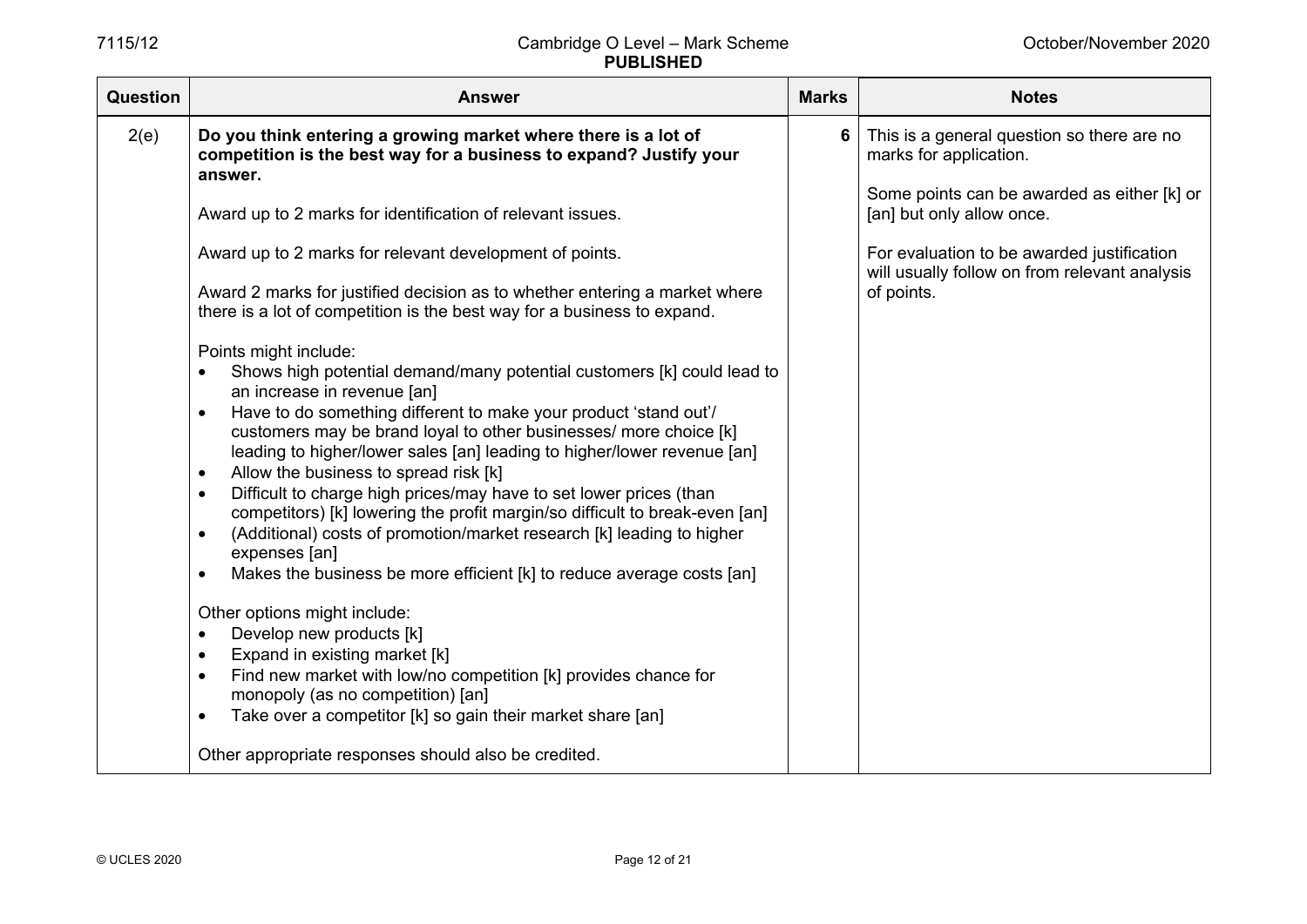| Question | Answer                                                                                                                                                                                                                                                                                                                                                                                                                                                                                                                                                                                                                                                                       | <b>Marks</b> | <b>Notes</b> |
|----------|------------------------------------------------------------------------------------------------------------------------------------------------------------------------------------------------------------------------------------------------------------------------------------------------------------------------------------------------------------------------------------------------------------------------------------------------------------------------------------------------------------------------------------------------------------------------------------------------------------------------------------------------------------------------------|--------------|--------------|
| 2(e)     | Justification might include:                                                                                                                                                                                                                                                                                                                                                                                                                                                                                                                                                                                                                                                 |              |              |
|          | A growing market shows high potential demand [k] so possible to earn<br>enough revenue to recover costs [an]. However, if there is a lot of<br>competition then it might be difficult to charge high prices [k] and this might<br>lower the profit margin [an] which could make it difficult to recover the cost of<br>developing new products [an]. It will depend on how good its product is<br>because if customers are interested in what the business is offering, they<br>may be prepared to buy it despite the competition so in this situation it is<br>worth the risk as they would be able to gain market share to justify the costs<br>of expansion.[eval] [eval] |              |              |

| <b>Question</b> | <b>Answer</b>                                                                                 | Marks          | <b>Notes</b>                                                             |
|-----------------|-----------------------------------------------------------------------------------------------|----------------|--------------------------------------------------------------------------|
| 3(a)            | Define 'micro-finance'.                                                                       | $\overline{2}$ |                                                                          |
|                 | Award 2 marks for a full definition. Award 1 mark for a partial definition.                   |                |                                                                          |
|                 | Provides financial services/small loans to poor people not served by<br>traditional banks [2] |                |                                                                          |
|                 | Partial definition e.g. not given by big banks [1]                                            |                |                                                                          |
|                 | Help people who can't afford a (bank) loan [1]                                                |                |                                                                          |
|                 | Small loans to poor people [1]                                                                |                |                                                                          |
| 3(b)            | Veronique now thinks that the cash inflow in month 3 will be \$1500.                          | $\mathbf{2}$   | New closing balance must be shown as a<br>negative value to be credited. |
|                 | Award 1 mark for each correct calculation.                                                    |                |                                                                          |
|                 | New net cash flow in month 3: 300 [1]                                                         |                | OFR rule will apply for new closing balance.                             |
|                 | <b>New</b> closing balance in month 3: $(900)$ or $-900$ [1]                                  |                |                                                                          |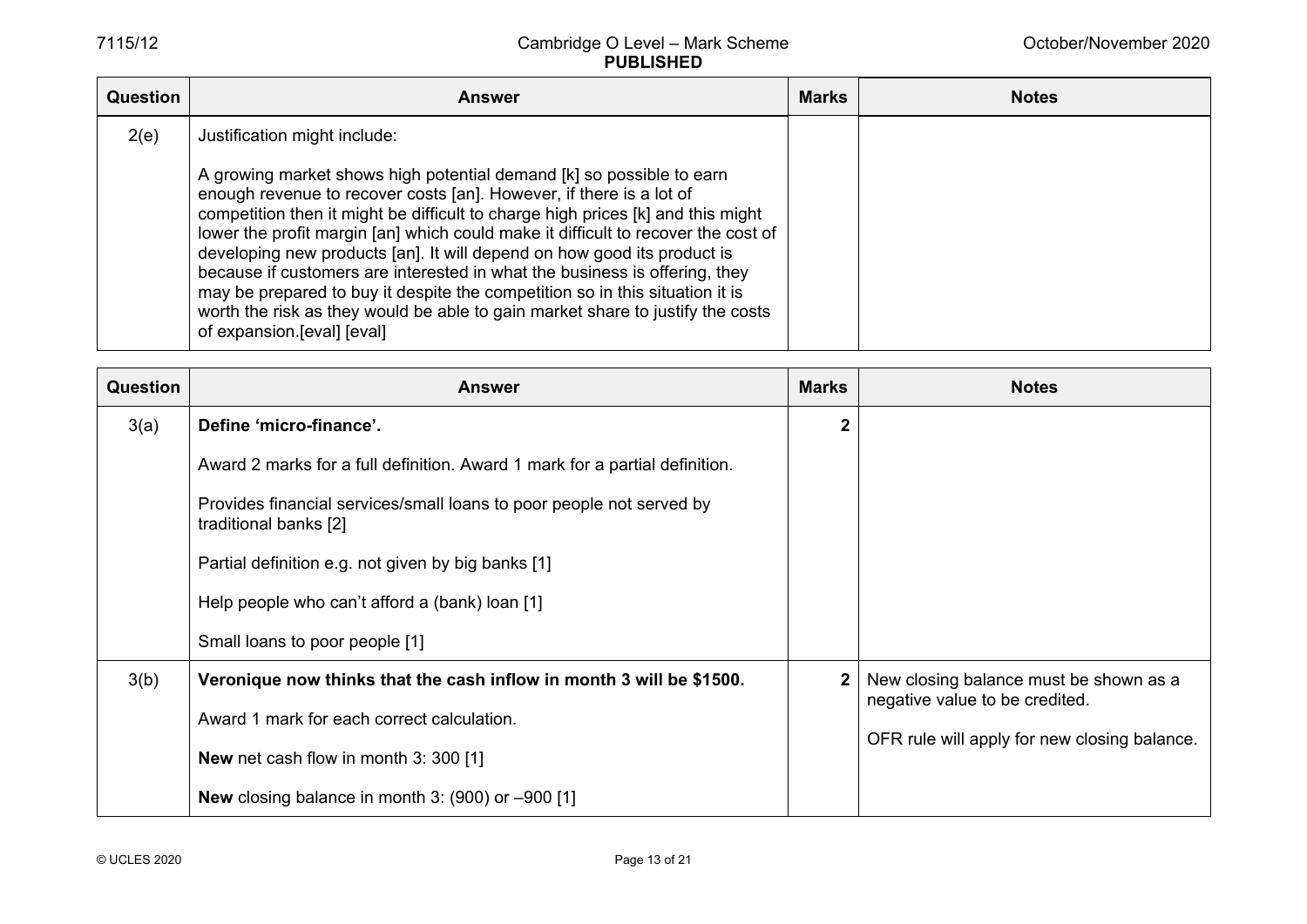| <b>Question</b> | <b>Answer</b>                                                                                                                                                                                                                                                                                                                                                                                                                                                                                                                                                                                                                                                                                                                                                                                                                 | <b>Marks</b> | <b>Notes</b>                               |
|-----------------|-------------------------------------------------------------------------------------------------------------------------------------------------------------------------------------------------------------------------------------------------------------------------------------------------------------------------------------------------------------------------------------------------------------------------------------------------------------------------------------------------------------------------------------------------------------------------------------------------------------------------------------------------------------------------------------------------------------------------------------------------------------------------------------------------------------------------------|--------------|--------------------------------------------|
| 3(c)            | State four reasons why a business might have cash flow problems.                                                                                                                                                                                                                                                                                                                                                                                                                                                                                                                                                                                                                                                                                                                                                              | 4            | Only award the first four responses given. |
|                 | Award 1 mark per reason.                                                                                                                                                                                                                                                                                                                                                                                                                                                                                                                                                                                                                                                                                                                                                                                                      |              |                                            |
|                 | Points might include:<br>Lack of demand/economic downturn/seasonal demand<br>Poor cash flow management/not prepared a cash flow forecast<br>٠<br>Unable to get a bank loan/overdraft<br>High level of trade receivables/allowing customers (too much) credit<br>Not able to purchase materials on credit/pay suppliers too soon<br>$\bullet$<br>Increase in/higher fixed costs or examples such as rent costs too high<br>Increase in/higher variable costs or examples such as cost of wages too<br>high<br>High level of inventory/holding too much stock/buy too much stock<br>Overtrading/expanding too quickly<br>Unexpected changes e.g. machine breakdown/loss of key employees/<br>loss of key customer (allow only once)<br>Inaccurate financial information<br>Other appropriate responses should also be credited. |              |                                            |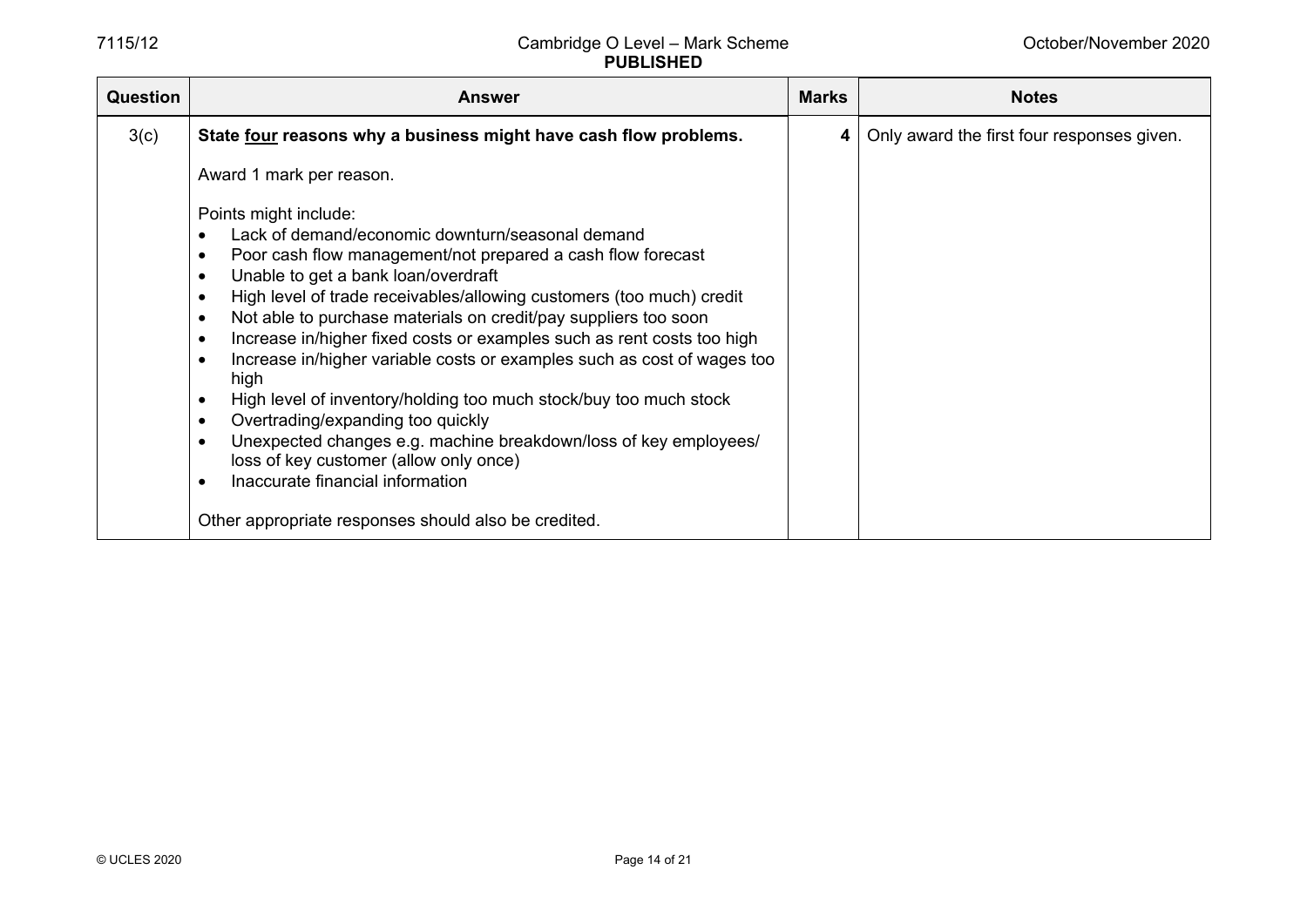| <b>Question</b> | <b>Answer</b>                                                                                                                       | <b>Marks</b> | <b>Notes</b>                                                                                                              |
|-----------------|-------------------------------------------------------------------------------------------------------------------------------------|--------------|---------------------------------------------------------------------------------------------------------------------------|
| 3(d)            | Explain one method of primary market research and one method of<br>secondary market research Veronique could have used.             | 6            | Note: To use words from the stem as<br>application, the reference must be<br>appropriate (i.e. make sense) in relation to |
|                 | Award 1 mark for identification of each relevant method (max 2).                                                                    |              | the point being made.                                                                                                     |
|                 | Award 1 mark for each relevant reference made to this business (max 2).                                                             |              | The following words are likely to be<br>appropriate for this question:                                                    |
|                 | Award 1 mark for each relevant explanation (max 2).                                                                                 |              | Flower (shop)<br>$\bullet$<br>Festivals<br>$\bullet$                                                                      |
|                 | Points might include:                                                                                                               |              | Start-up /new business<br>$\bullet$                                                                                       |
|                 | Primary market research:                                                                                                            |              | Other appropriate examples in context can                                                                                 |
|                 | Questionnaire [k] as provides up-to-date information/specific to her<br>$\bullet$<br>business [an] about trends for festivals [app] |              | still be credited.                                                                                                        |
|                 | Interviews [k] to obtain in depth details/opinions [an] about different type<br>$\bullet$<br>of flowers [app]                       |              |                                                                                                                           |
|                 | Online survey [k] as more likely to get responses/can reach out to more<br>$\bullet$<br>people [an]                                 |              |                                                                                                                           |
|                 | Focus group [k] as provides detailed information about consumer<br>$\bullet$<br>tastes/as allows for follow-up questions [an]       |              |                                                                                                                           |
|                 | Observation [k] as avoids interviewer bias [an]<br>$\bullet$                                                                        |              |                                                                                                                           |
|                 | Test marketing [k] so the cost of any problem is limited to a smaller<br>$\bullet$<br>number of products [an]                       |              |                                                                                                                           |
|                 | Secondary market research:                                                                                                          |              |                                                                                                                           |
|                 | Government statistics [k] as being official would provide more accurate<br>$\bullet$                                                |              |                                                                                                                           |
|                 | data [an] to help her improve her cash flow forecast [app]                                                                          |              |                                                                                                                           |
|                 | Online sources/internet research [k] which is low cost/readily available<br>$\bullet$                                               |              |                                                                                                                           |
|                 | [an] which can be helpful for a new business [app]<br>Market research agency reports [k]                                            |              |                                                                                                                           |
|                 | $\bullet$<br>Trade associations/data from similar businesses/commercial data [k]<br>$\bullet$                                       |              |                                                                                                                           |
|                 | Other appropriate responses should also be credited.                                                                                |              |                                                                                                                           |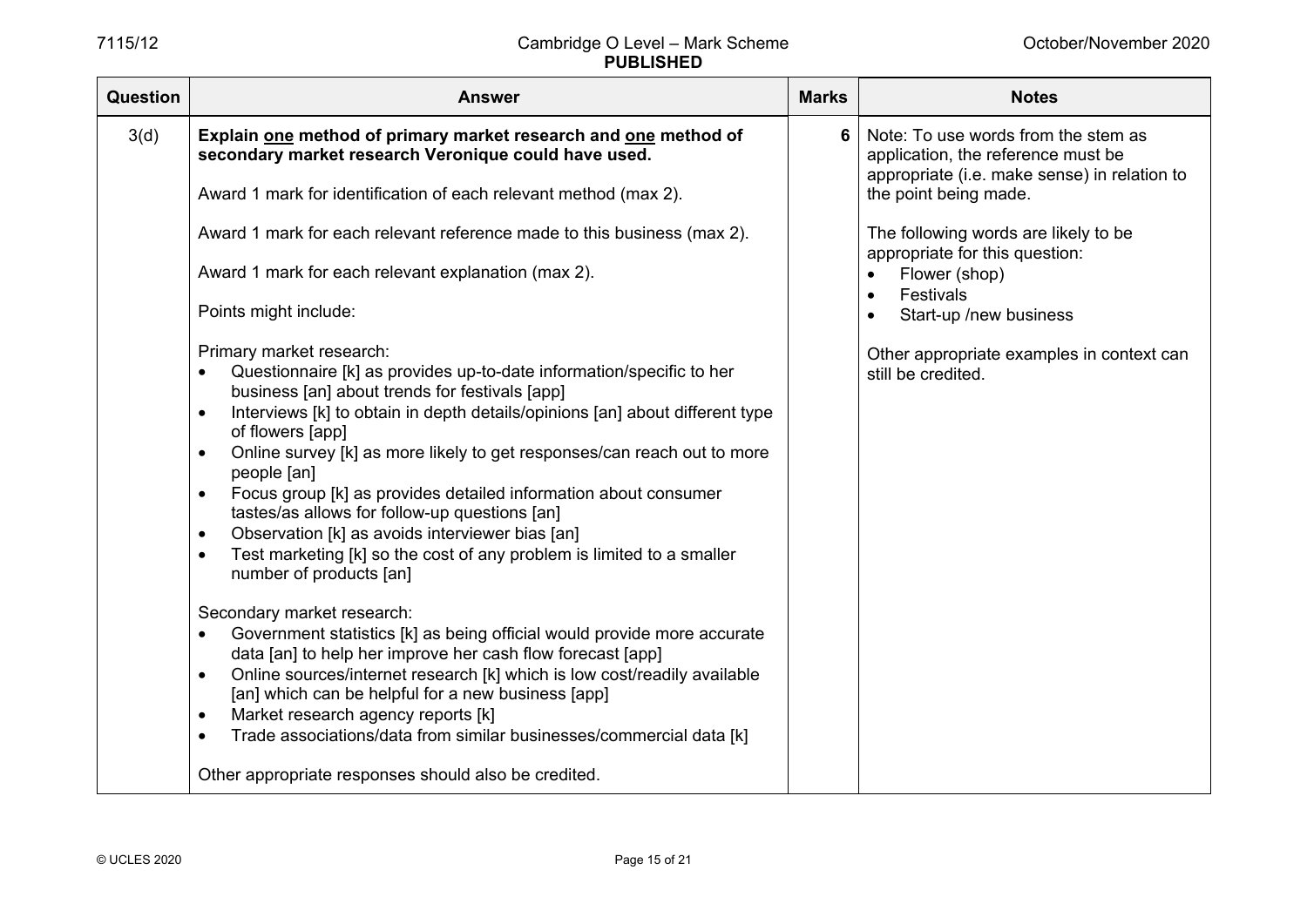| Question | <b>Answer</b>                                                                                                                                                                                                                                                                                                                                                                                                                                                                                                                                                                                                                                                                                                                                                                                           | <b>Marks</b> | <b>Notes</b>                                                                                                                  |
|----------|---------------------------------------------------------------------------------------------------------------------------------------------------------------------------------------------------------------------------------------------------------------------------------------------------------------------------------------------------------------------------------------------------------------------------------------------------------------------------------------------------------------------------------------------------------------------------------------------------------------------------------------------------------------------------------------------------------------------------------------------------------------------------------------------------------|--------------|-------------------------------------------------------------------------------------------------------------------------------|
| 3(e)     | Do you think being creative is the most important characteristic of<br>being a successful entrepreneur? Justify your answer.                                                                                                                                                                                                                                                                                                                                                                                                                                                                                                                                                                                                                                                                            | 6            | This is a general question so there are no<br>marks for application.                                                          |
|          | Award up to 2 marks for identification of relevant issues.                                                                                                                                                                                                                                                                                                                                                                                                                                                                                                                                                                                                                                                                                                                                              |              | For evaluation to be awarded justification<br>will usually follow on from relevant analysis                                   |
|          | Award up to 2 marks for relevant development of points.                                                                                                                                                                                                                                                                                                                                                                                                                                                                                                                                                                                                                                                                                                                                                 |              | of points.                                                                                                                    |
|          | Award 2 marks for justified decision as to whether being creative is the most<br>important characteristic of being a successful entrepreneur.                                                                                                                                                                                                                                                                                                                                                                                                                                                                                                                                                                                                                                                           |              | An answer that only discusses other<br>entrepreneurial skills cannot access the<br>evaluation marks as they have not directly |
|          | Points might include:                                                                                                                                                                                                                                                                                                                                                                                                                                                                                                                                                                                                                                                                                                                                                                                   |              | answered the question.                                                                                                        |
|          | Creative:<br>New/unique ideas [k] to help gain sales/attract customers/maintain<br>$\bullet$<br>customer loyalty [an]<br>Can open up new opportunities [k]<br>$\bullet$<br>Customers may not like the products [k]<br>$\bullet$<br>Other characteristics include:<br>Risk taker [k] as needs to be able to make decisions that might fail [an]<br>$\bullet$<br>otherwise will not know whether an idea is good or not [an]<br>Perseverance/determination [k] as will need to be prepared to keep<br>$\bullet$<br>going when faced with problems/issues that any new business is likely<br>to have [an]<br>Effective communicator [k] as will need to convince to supplies/finance<br>$\bullet$<br>providers/customers to provide supplies/finance/buy goods otherwise<br>business will not succeed [an] |              |                                                                                                                               |
|          | Good decision-maker/management skills [k] as increases in costs/or<br>$\bullet$<br>reduction prices charged by rivals will require a response from the<br>business [an] otherwise sales/profits may fall [an]<br>Hard-working [k] as must be ready to do everything themselves [an]<br>$\bullet$                                                                                                                                                                                                                                                                                                                                                                                                                                                                                                        |              |                                                                                                                               |
|          | Optimistic [k]<br>$\bullet$                                                                                                                                                                                                                                                                                                                                                                                                                                                                                                                                                                                                                                                                                                                                                                             |              |                                                                                                                               |
|          | Self-confident [k]<br>$\bullet$                                                                                                                                                                                                                                                                                                                                                                                                                                                                                                                                                                                                                                                                                                                                                                         |              |                                                                                                                               |
|          | Independent [k]<br>$\bullet$                                                                                                                                                                                                                                                                                                                                                                                                                                                                                                                                                                                                                                                                                                                                                                            |              |                                                                                                                               |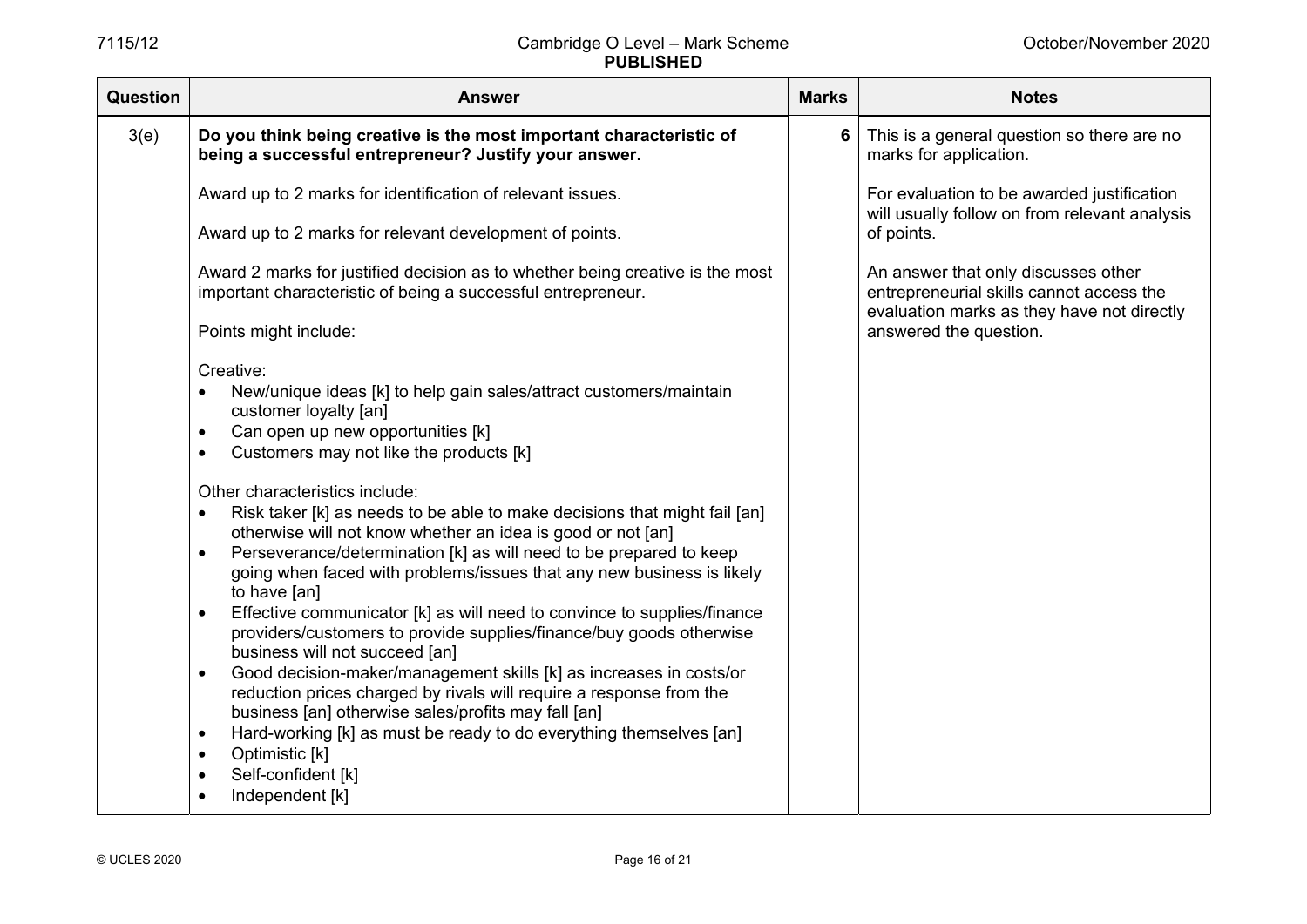| Question | <b>Answer</b>                                                                                                                                                                                                                                                                                                                                                                                                                                                                                                                       | <b>Marks</b> | <b>Notes</b> |
|----------|-------------------------------------------------------------------------------------------------------------------------------------------------------------------------------------------------------------------------------------------------------------------------------------------------------------------------------------------------------------------------------------------------------------------------------------------------------------------------------------------------------------------------------------|--------------|--------------|
| 3(e)     | Other appropriate responses should also be credited.                                                                                                                                                                                                                                                                                                                                                                                                                                                                                |              |              |
|          | Justification might include:                                                                                                                                                                                                                                                                                                                                                                                                                                                                                                        |              |              |
|          | Being creative can result in ideas that make a business stand out from its<br>competitors [k] leading to increased sales [an]. But it is also important to be a<br>risk taker [k] as they need to be willing to make decisions that might fail [an].<br>Creativity is important but not the most important characteristic. A creative<br>but risk averse entrepreneur may miss the opportunity to be first to market<br>[eval] so losing the chance to gain a competitive advantage so reducing their<br>chances of success. [eval] |              |              |

| <b>Question</b> | Answer                                                                                                                                                                              | <b>Marks</b> | <b>Notes</b> |
|-----------------|-------------------------------------------------------------------------------------------------------------------------------------------------------------------------------------|--------------|--------------|
| 4(a)            | Define 'break-even'.                                                                                                                                                                | $\mathbf{2}$ |              |
|                 | Award 2 marks for a full definition. Award 1 mark for a partial definition.                                                                                                         |              |              |
|                 | When total costs is the same as total revenue [2]                                                                                                                                   |              |              |
|                 | Total revenue $(TR)$ = Total cost $(TC)$ [2]                                                                                                                                        |              |              |
|                 | The level of output at which Total revenue = Total Cost [2]                                                                                                                         |              |              |
|                 | Fixed costs/contribution per unit [2]                                                                                                                                               |              |              |
|                 | Partial definition e.g. no profit or loss [1] or revenue covers costs [1]; revenue<br>equals total cost [1]; total revenue equals costs [1]; point where start making<br>profit [1] |              |              |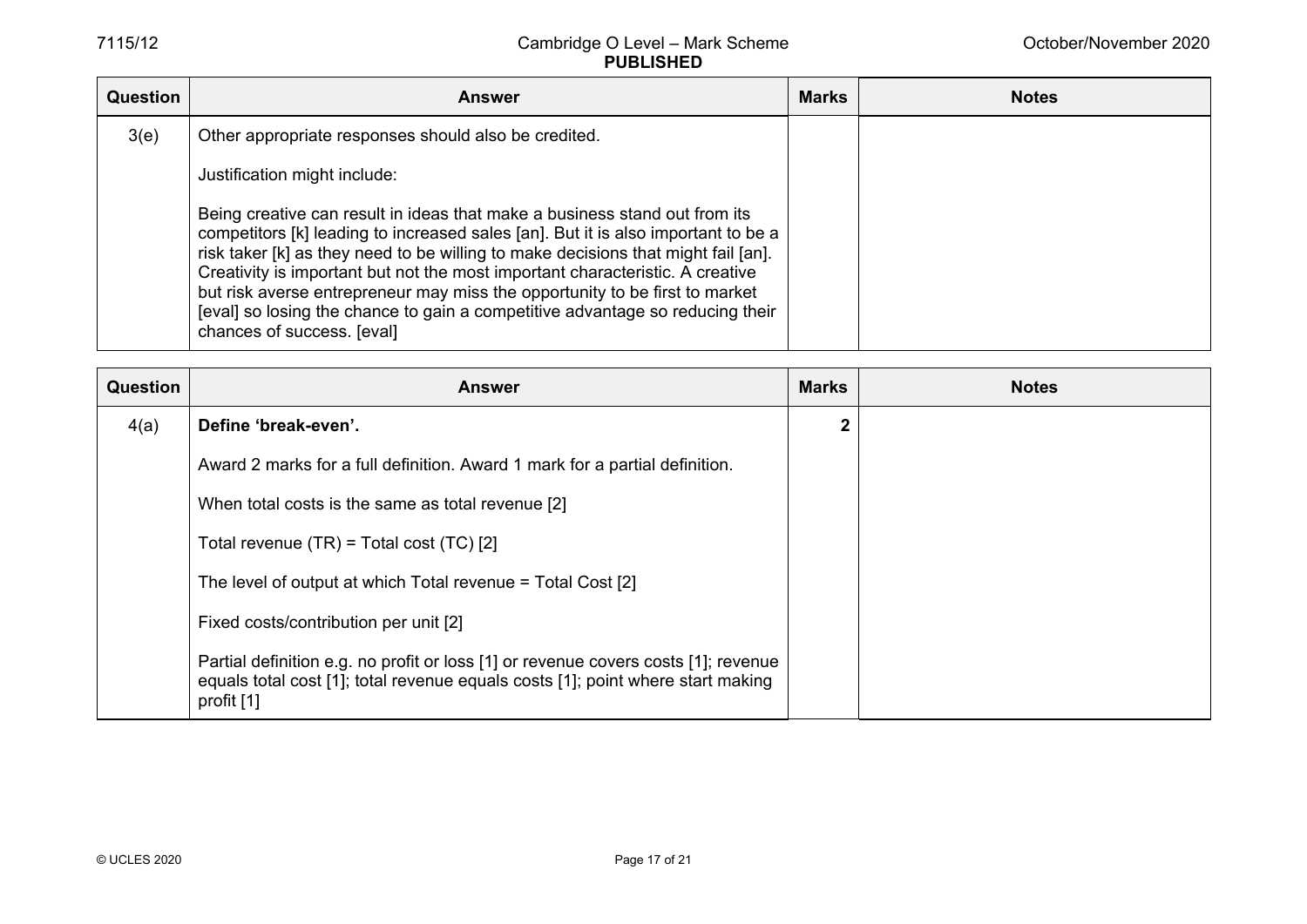| <b>Question</b> | <b>Answer</b>                                                                               | <b>Marks</b> | <b>Notes</b>                                                                             |
|-----------------|---------------------------------------------------------------------------------------------|--------------|------------------------------------------------------------------------------------------|
| 4(b)            | Define 'Return on Capital Employed'.                                                        | $\mathbf{2}$ | Do not award answers which simply reorder<br>the words as this does not define the term. |
|                 | Award 2 marks for a full definition. Award 1 mark for a partial definition.                 |              |                                                                                          |
|                 | Profit as a percentage of capital employed [2]                                              |              |                                                                                          |
|                 | Correct formula: (Profit/Capital employed) *100 [2]                                         |              |                                                                                          |
|                 | Profit made on each dollar/pound invested in the business [2]                               |              |                                                                                          |
|                 | Partial definition e.g. Money made on investment/capital [1]                                |              |                                                                                          |
|                 | (It is a profitability ratio which) shows how effectively a business uses it<br>capital [1] |              |                                                                                          |
| 4(c)            | Outline two problems inflation might cause Gino's business.                                 | 4            | Note: To use words from the stem as<br>application, the reference must be                |
|                 | Award 1 mark for each relevant problem.                                                     |              | appropriate (i.e. make sense) in relation to<br>the point being made.                    |
|                 | Award 1 mark for each relevant reference to this business.                                  |              | The following words are likely to be                                                     |
|                 | Points might include:                                                                       |              | appropriate for this question:                                                           |
|                 | Fewer customers/lower demand/lower sales/less revenue [k] at the<br>restaurant [app]        |              | Fast-food or examples such as fried<br>$\bullet$<br>chicken, potato fries, food          |
|                 | Supplier prices may increase [k] for its chicken/fries [app]                                |              | Restaurant                                                                               |
|                 | Employees might demand higher wages [k] from its 17 employees [app]                         |              | 17 or 5 (full-time) or 12 (part-time) or                                                 |
|                 | May have to increase its prices [k]                                                         |              | chefs                                                                                    |
|                 | Businesses unlikely to want to/will not expand [k]                                          |              | menu                                                                                     |
|                 | Other appropriate responses should also be credited.                                        |              | Other appropriate examples in context can<br>still be credited.                          |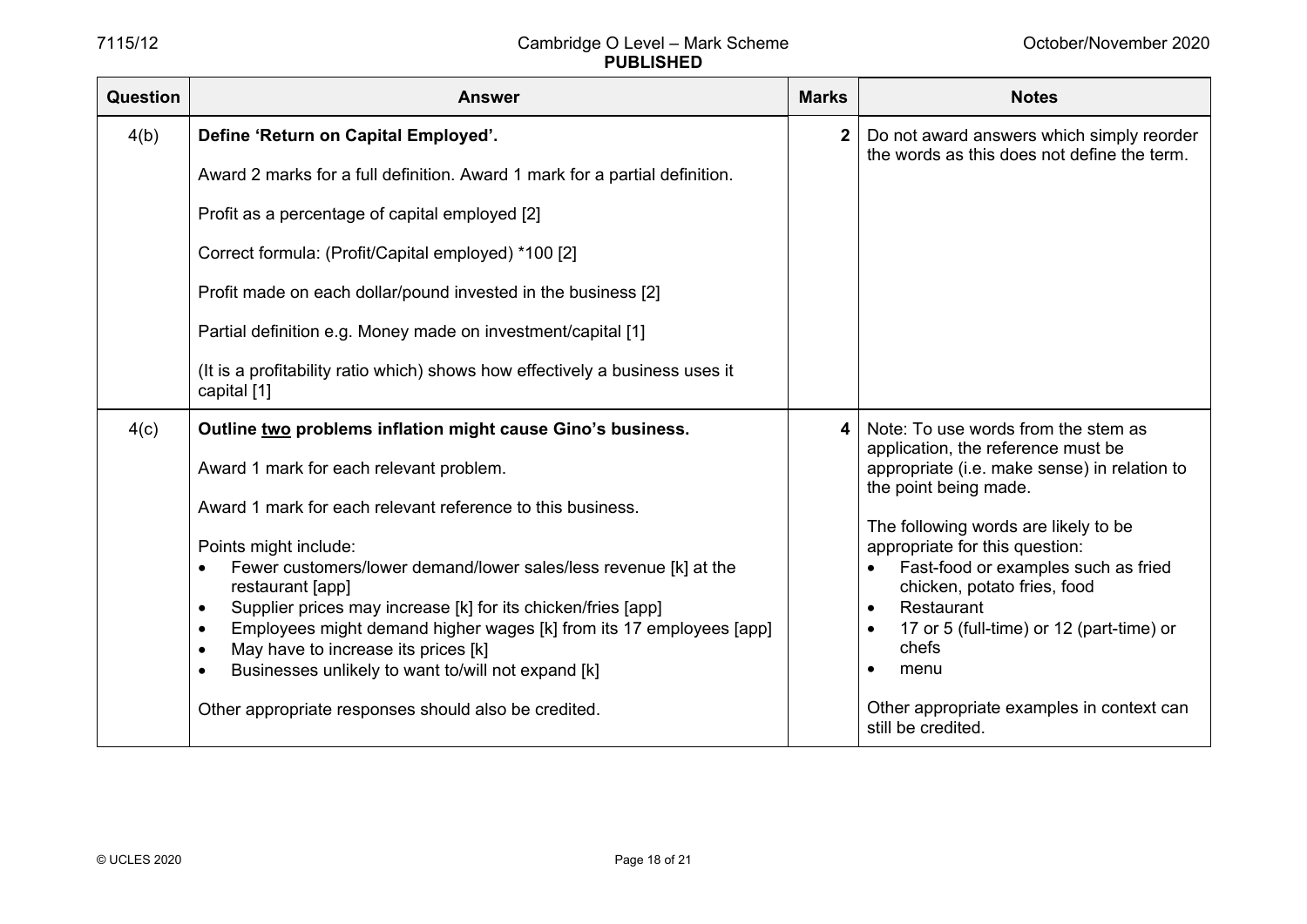| <b>Question</b> | <b>Answer</b>                                                                                                                                                                      | <b>Marks</b> | <b>Notes</b>                                                                                                  |
|-----------------|------------------------------------------------------------------------------------------------------------------------------------------------------------------------------------|--------------|---------------------------------------------------------------------------------------------------------------|
| 4(d)            | Explain two ways Gino could increase the number of customers.                                                                                                                      | 6            | Note: To use words from the stem as<br>application, the reference must be                                     |
|                 | Award 1 mark for identification of each relevant way (max 2).                                                                                                                      |              | appropriate (i.e. make sense) in relation to<br>the point being made.                                         |
|                 | Award 1 mark for each relevant reference made to this business (max 2).                                                                                                            |              |                                                                                                               |
|                 | Award 1 mark for each relevant explanation (max 2).                                                                                                                                |              | The following words are likely to be<br>appropriate for this question:<br>Fast-food or examples such as fried |
|                 | Points might include:                                                                                                                                                              |              | chicken, potato fries                                                                                         |
|                 | Advertise or examples such as promote on social media [k] to inform/                                                                                                               |              | Restaurant<br>$\bullet$                                                                                       |
|                 | raise awareness/attract [an] about his restaurant [app]<br>Promotional pricing/discounts/lower prices [k] to compensate for the<br>$\bullet$                                       |              | 17 or 5 (full-time) or 12 (part-time) or<br>chefs                                                             |
|                 | effect of inflation [app] as people might be willing to buy as more<br>affordable [an]                                                                                             |              | Menu                                                                                                          |
|                 | Loyalty schemes [k] as this can encourage customers to return again<br>and again [an]                                                                                              |              | Other appropriate examples in context can<br>still be credited.                                               |
|                 | Introduce new products [k] other than chicken/fries [app] to target<br>$\bullet$<br>different/new market segments [an]                                                             |              |                                                                                                               |
|                 | Offer better customer service/better quality [k] to improve brand image/<br>$\bullet$<br>reputation [an]                                                                           |              |                                                                                                               |
|                 | Open additional outlet/increase size of existing place/extend opening<br>$\bullet$<br>hours/offer home delivery [k] as would be able to cater for more people<br>at same time [an] |              |                                                                                                               |
|                 | Free samples [k] so people can try the food, and if liked, might buy [an]<br>$\bullet$                                                                                             |              |                                                                                                               |
|                 | Sponsorship [k]                                                                                                                                                                    |              |                                                                                                               |
|                 | Competition [k]                                                                                                                                                                    |              |                                                                                                               |
|                 | Other appropriate responses should also be credited.                                                                                                                               |              |                                                                                                               |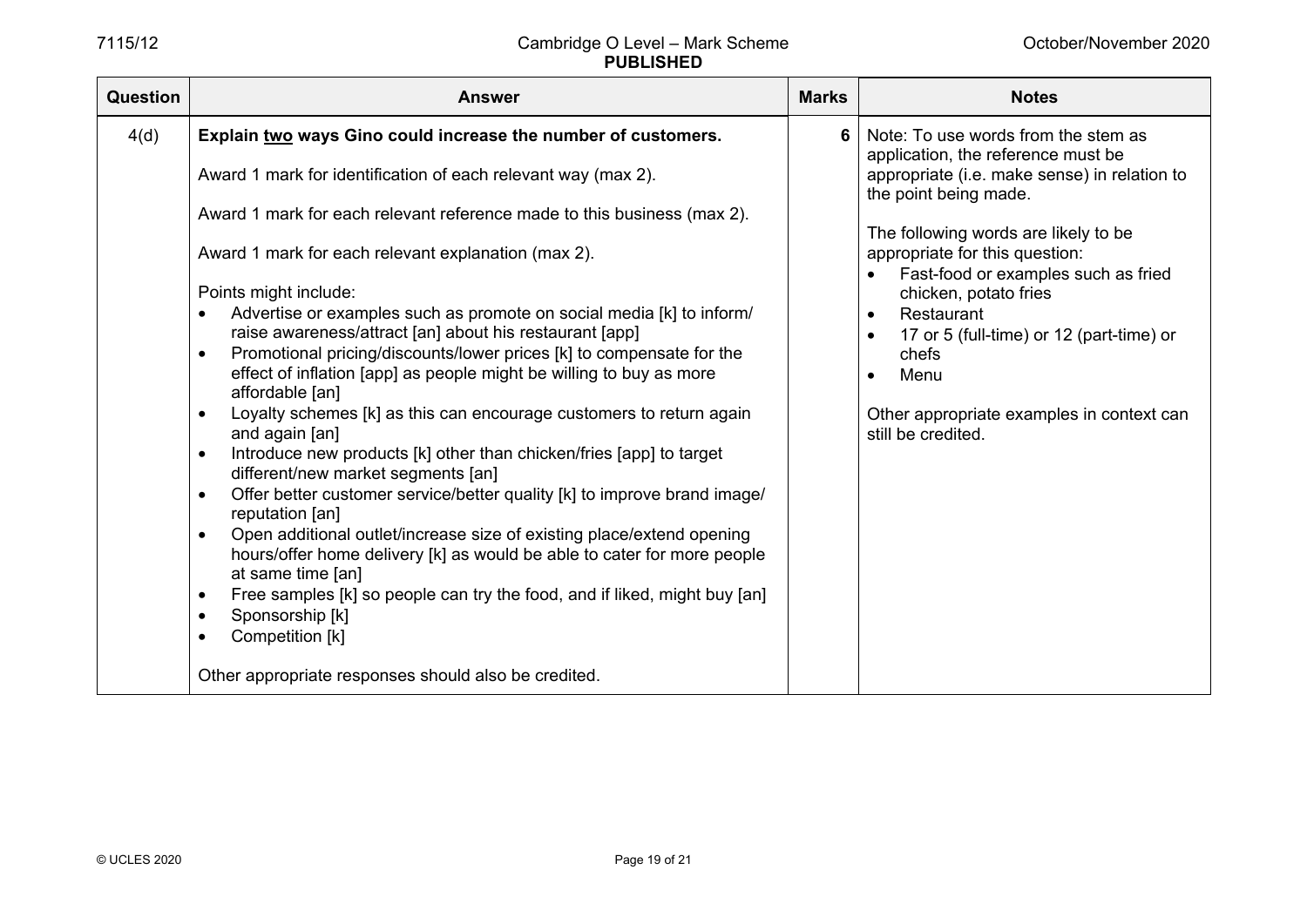| <b>Question</b> | <b>Answer</b>                                                                                                                                                                            | <b>Marks</b> | <b>Notes</b>                                                                                                         |
|-----------------|------------------------------------------------------------------------------------------------------------------------------------------------------------------------------------------|--------------|----------------------------------------------------------------------------------------------------------------------|
| 4(e)            | Do you think having regular meetings is a better way for a business to<br>communicate with part-time employees than using text messages?<br>Justify your answer.                         | 6            | This is a general question so there are no<br>marks for application.                                                 |
|                 | Award up to 2 marks for identification of relevant issues.                                                                                                                               |              | Advantages of one method can be<br>presented as disadvantages of the other<br>method but do not award the same point |
|                 | Award up to 2 marks for relevant development of points.                                                                                                                                  |              | twice as mirror answers are not accepted.                                                                            |
|                 | Award 2 marks for justified decision as to whether having regular meetings is<br>the best way for a business to communicate with part-time employees rather<br>than using text messages. |              | For evaluation to be awarded justification<br>will usually follow on from relevant analysis<br>of points.            |
|                 | Points might include:                                                                                                                                                                    |              | To access the evaluation marks candidates<br>must refer to part-time workers.                                        |
|                 | Meetings:                                                                                                                                                                                |              |                                                                                                                      |
|                 | Allow two-way communication/immediate feedback/allows ideas to be<br>discussed [k] so can explain if instructions/information is not understood<br>(straightaway) [an]                   |              |                                                                                                                      |
|                 | Information can be given out quickly/more detailed [k]<br>$\bullet$                                                                                                                      |              |                                                                                                                      |
|                 | Message can be reinforced by being able to see the speaker/body<br>$\bullet$<br>language of attendees [k]                                                                                |              |                                                                                                                      |
|                 | May take time/be difficult to arrange [k] as part-time employees do not<br>$\bullet$<br>work all the time [an]                                                                           |              |                                                                                                                      |
|                 | Will take people away from work [k] leading to lower output/ lower<br>$\bullet$<br>efficiency/missed sales [an]                                                                          |              |                                                                                                                      |
|                 | Text messages:                                                                                                                                                                           |              |                                                                                                                      |
|                 | No guarantee read/may not have a phone [k] leading to<br>$\bullet$<br>mistakes/wasting resources [an]                                                                                    |              |                                                                                                                      |
|                 | Have a hard copy/record [k] which can be referred to later [an]<br>$\bullet$                                                                                                             |              |                                                                                                                      |
|                 | Can send at any time [k] allowing people to read it when it is convenient<br>$\bullet$<br>for them to do so [an]                                                                         |              |                                                                                                                      |
|                 | Other appropriate responses should also be credited.                                                                                                                                     |              |                                                                                                                      |